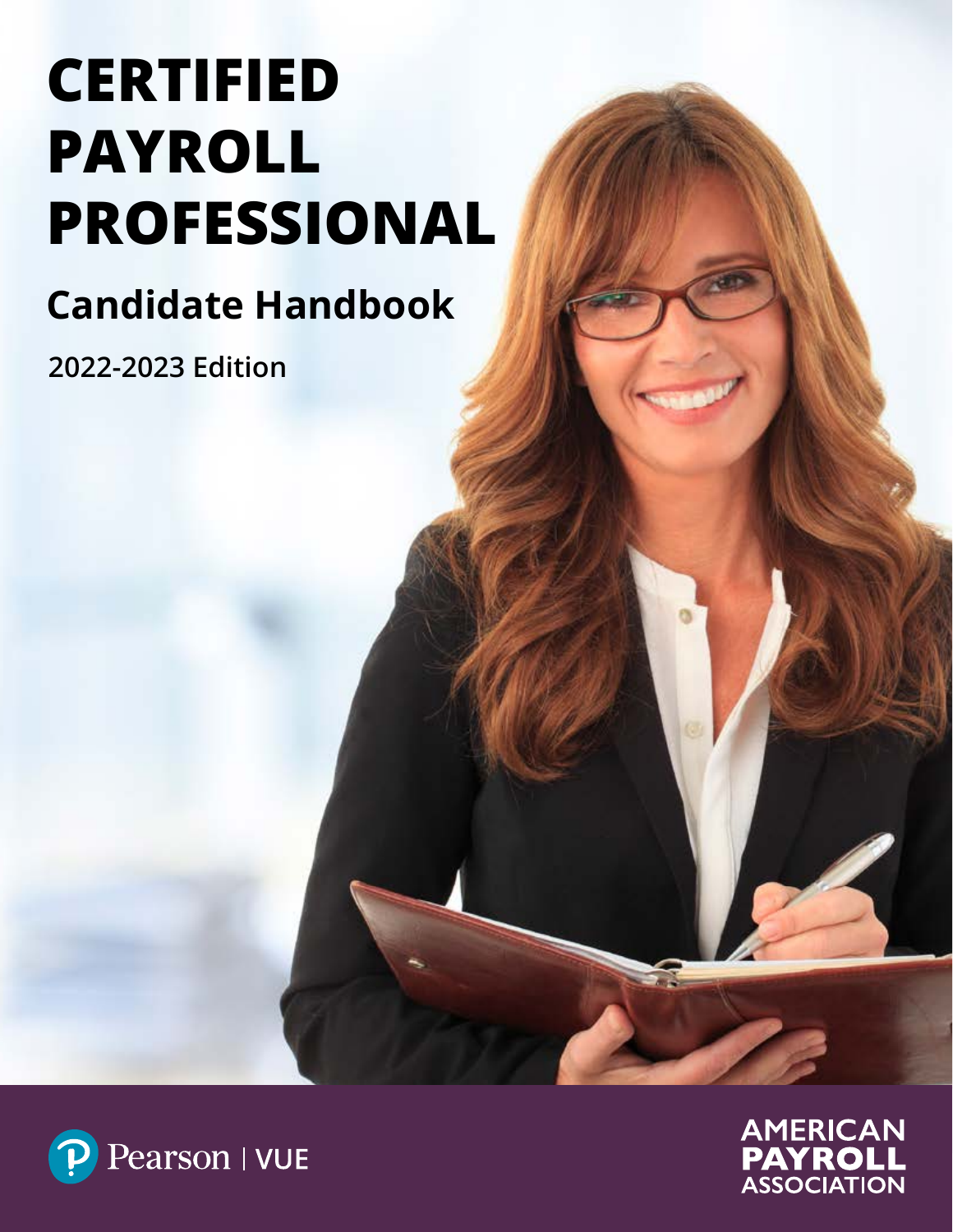### **QUICK REFERENCE**



**CERTIFICATION BOARD — CPP COMMITTEE AMERICAN PAYROLL ASSOCIATION**

> [www.americanpayroll.org](http://www.americanpayroll.org) 660 North Main Avenue, Suite 100 San Antonio, TX 78205-1217 (210) 226-4600 ext. 3001 [certification@americanpayroll.org](mailto:certification%40americanpayroll.org?subject=)

APA Customer Service hours are Monday–Friday, 7:00 a.m.–5:00 p.m. CT; closed on local holidays.

**Candidates may contact the APA with questions about certification, exam applications, and exam payments.**

#### **PEARSON VUE/APA**

[www.pearsonvue.com/apa](http://www.pearsonvue.com/apa) 5601 Green Valley Dr. Bloomington, MN 55437 (800) 470-8757

(Locate international phone numbers at [http://www.pearsonvue.com/apa/contact\)](http://www.pearsonvue.com/apa/contact))

Monday–Friday 7am–7pm (Central Time Zone); Closed on local holidays

**Candidates may contact Pearson VUE with questions about exam registration and scheduling.**

#### **THE CERTIFICATION PROCESS**



**ALL CANDIDATES ARE EXPECTED TO HAVE READ THIS HANDBOOK BEFORE TAKING THE CERTIFIED PAYROLL PROFESSIONAL (CPP) EXAMINATION.**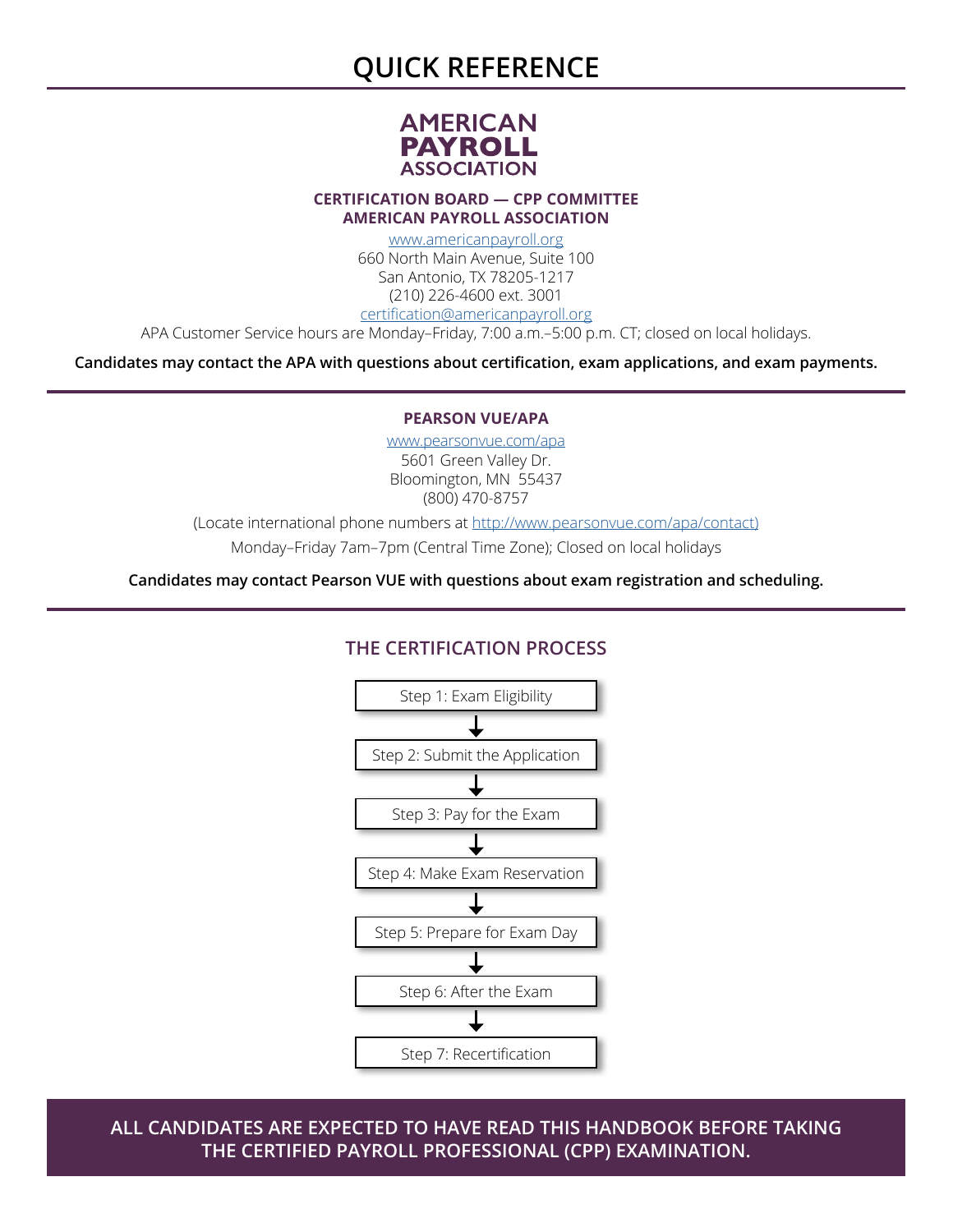### **TABLE OF CONTENTS**

| COMPLETING THE APPLICATION FOR CERTIFICATION BY |  |
|-------------------------------------------------|--|
|                                                 |  |
|                                                 |  |
|                                                 |  |
|                                                 |  |
|                                                 |  |
|                                                 |  |
|                                                 |  |
|                                                 |  |
|                                                 |  |
|                                                 |  |
|                                                 |  |
| ACCEPTABLE FORMS OF CANDIDATE IDENTIFICATION 10 |  |
|                                                 |  |
|                                                 |  |
|                                                 |  |
|                                                 |  |
| HELPFUL HINTS FOR REDUCING TESTING ANXIETY  12  |  |
|                                                 |  |
| CANCELLATION AND RESCHEDULING  13               |  |
|                                                 |  |
|                                                 |  |
|                                                 |  |
|                                                 |  |
|                                                 |  |

| RECERTIFICATION CREDIT HOURS FOR APA PROFESSIONAL      |  |
|--------------------------------------------------------|--|
| DETERMINING IF CONTINUING EDUCATION MEETS APA          |  |
|                                                        |  |
|                                                        |  |
|                                                        |  |
|                                                        |  |
|                                                        |  |
| BIBLIOGRAPHY/CPP EXAM PREPARATION 19                   |  |
| SAMPLE CPP EXAM QUESTIONS AND ANSWERS 20               |  |
|                                                        |  |
| <b>APPLICATION FOR CERTIFICATION BY EXAMINATION 23</b> |  |
|                                                        |  |

*Pearson VUE does not discriminate on the basis of age, sex, race, creed, disabling condition, religion, national origin, or any other protected characteristics.*

*Copyright © 2022 Pearson Education, Inc., or its affiliate(s). All Rights Reserved. Pubs\_Orders@pearson.com*

*Copyright © 2022 by the American Payroll Institute, Inc. All Rights Reserved. No part of this publication may be reproduced or transmitted in any form or by any means, electronic or mechanical, including photocopy,*  recording, or any information storage and retrieval system, except printing of complete pages with the copyright notice, for instructional use and not for resale. Portions of this work were published in previous editions.<br>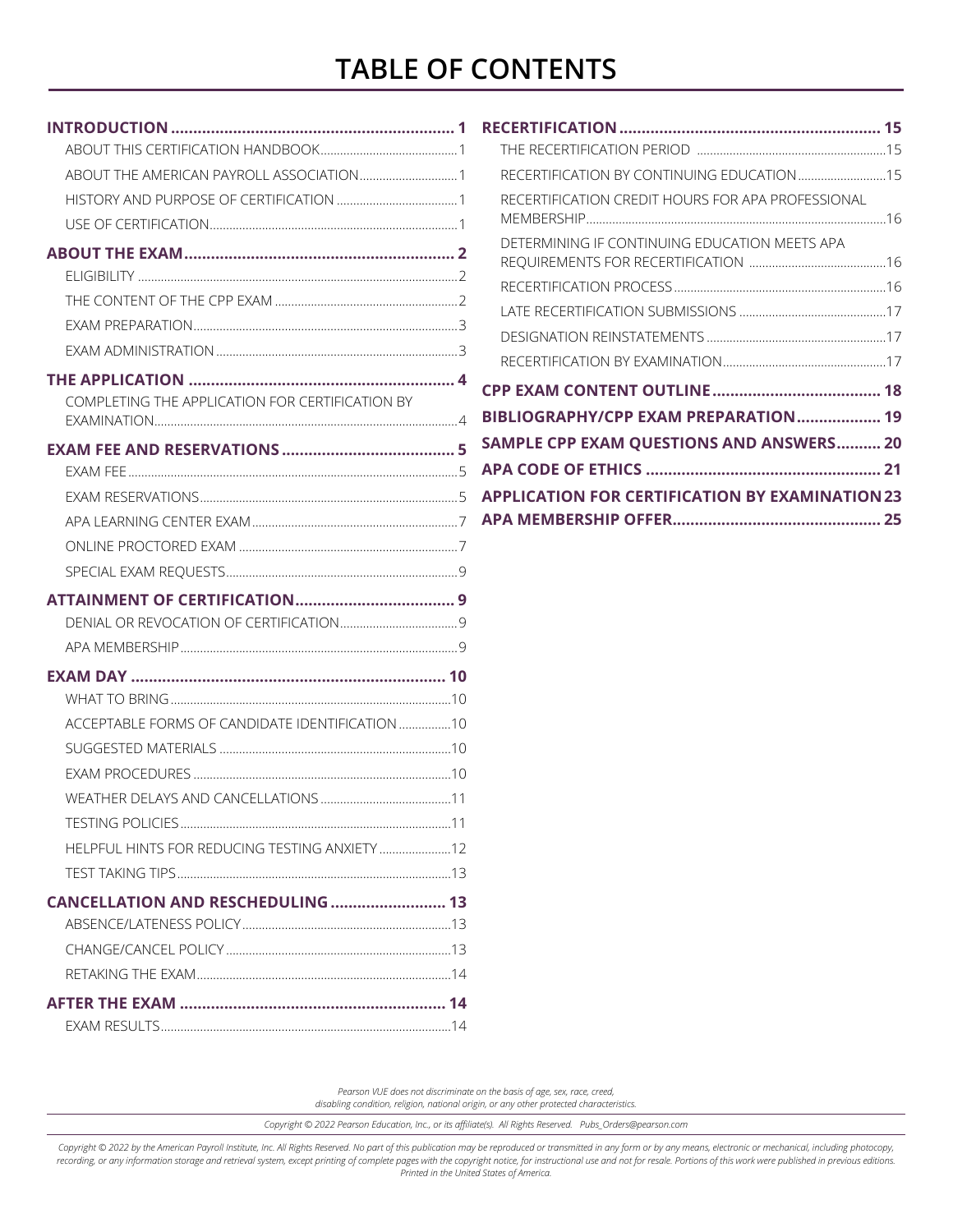### **INTRODUCTION**

#### <span id="page-3-0"></span>**ABOUT THIS CERTIFICATION HANDBOOK**

This handbook explains the eligibility requirements that you must meet to take the examination and provides information about making an examination reservation, receiving examination results, what to expect on exam day, and recertification. In addition, this handbook provides a suggested bibliography, study references, sample questions, and a general content outline of the examination.

#### **Exceptions are not made for candidates who do not read this handbook.**

You may obtain additional copies of this handbook by downloading it from the APA website ([www.americanpayroll.org/cpp](http://www.americanpayroll.org/cpp)).

**Please read this handbook completely and carefully before contacting the American Payroll Association (APA) or Pearson VUE with questions.** It is critical that you adhere strictly to all procedures and deadlines in this handbook.

#### **ABOUT THE AMERICAN PAYROLL ASSOCIATION**

The American Payroll Association (APA), founded in 1982, is an organization of payroll professionals in the U.S. and is committed to:

- enhancing the quality of the payroll profession by offering educational opportunities
- fostering the exchange of payroll expertise at the local level
- raising public awareness of payroll professionalism
- representing the payroll profession in Washington, D.C.
- offering certification programs to support the payroll profession

The steady growth of APA membership since its founding in 1982 indicates the acceptance of the Association's goals, by the U.S. business community in general and by the payroll profession in particular. The CPP certification program is sponsored by APA and developed by the CPP Committee of the APA Certification Board.

#### **HISTORY AND PURPOSE OF CERTIFICATION**

The pressures of economic and legislative developments on the payroll function have broadened the scope of payroll beyond its basic function of paying employees. Today's payroll professional utilizes the latest technology for executing the payroll and, in many cases, interfaces with other systems within and outside the organization. Moreover, payroll has come under a wide array of governmental regulations and requirements.

Once considered a technical skill, payroll has become a professional discipline. Payroll professionals are knowledgeable in all aspects of payroll, stay abreast of changes in related technologies, and, through independent research, keep current with the legislative and regulatory environment. A payroll professional must be proficient in all aspects of taxation and tax reporting, MIS, human resources, and accounting as each of these relate to the payroll environment. Today's payroll professionals function as members of a management team. The APA offers the Certified Payroll Professional (CPP) Mastery Examination to recognize those who have achieved this level of professional proficiency.

Certification is the recognition of professional skills by one's peers. CPP recognition is given by the APA to those who:

- 1. meet the eligibility requirements for admission to the examination as set forth in this handbook;
- 2. successfully complete the examination; and
- 3. subscribe to the APA Code of Ethics.

Certification is granted for five (5) full calendar years, at which time recertification is required.

The goals of the APA's Certified Payroll Professional certification program are:

- to promote the standard for payroll professionals, which is accepted by the business community and the public at large;
- to encourage professional growth and individual study by the payroll professional;
- to provide the standard of requisite knowledge for the payroll professional;
- to measure by means of the certification examination the attainment and application of that standard; and
- to recognize formally those colleagues who continue to meet the requirements of the APA Certification Board's CPP Committee.

#### **USE OF CERTIFICATION**

The CPP Examination is voluntary, and certification is conferred by the APA Certification Board's CPP Committee solely for the purposes stated in this certification handbook. Those persons or organizations who choose to incorporate the CPP Examination as a condition of employment or advancement do so of their own volition. Such persons or organizations must determine individually whether the use of such a certification process, including its eligibility and recertification requirements, meets their respective needs and complies with any laws applicable to them.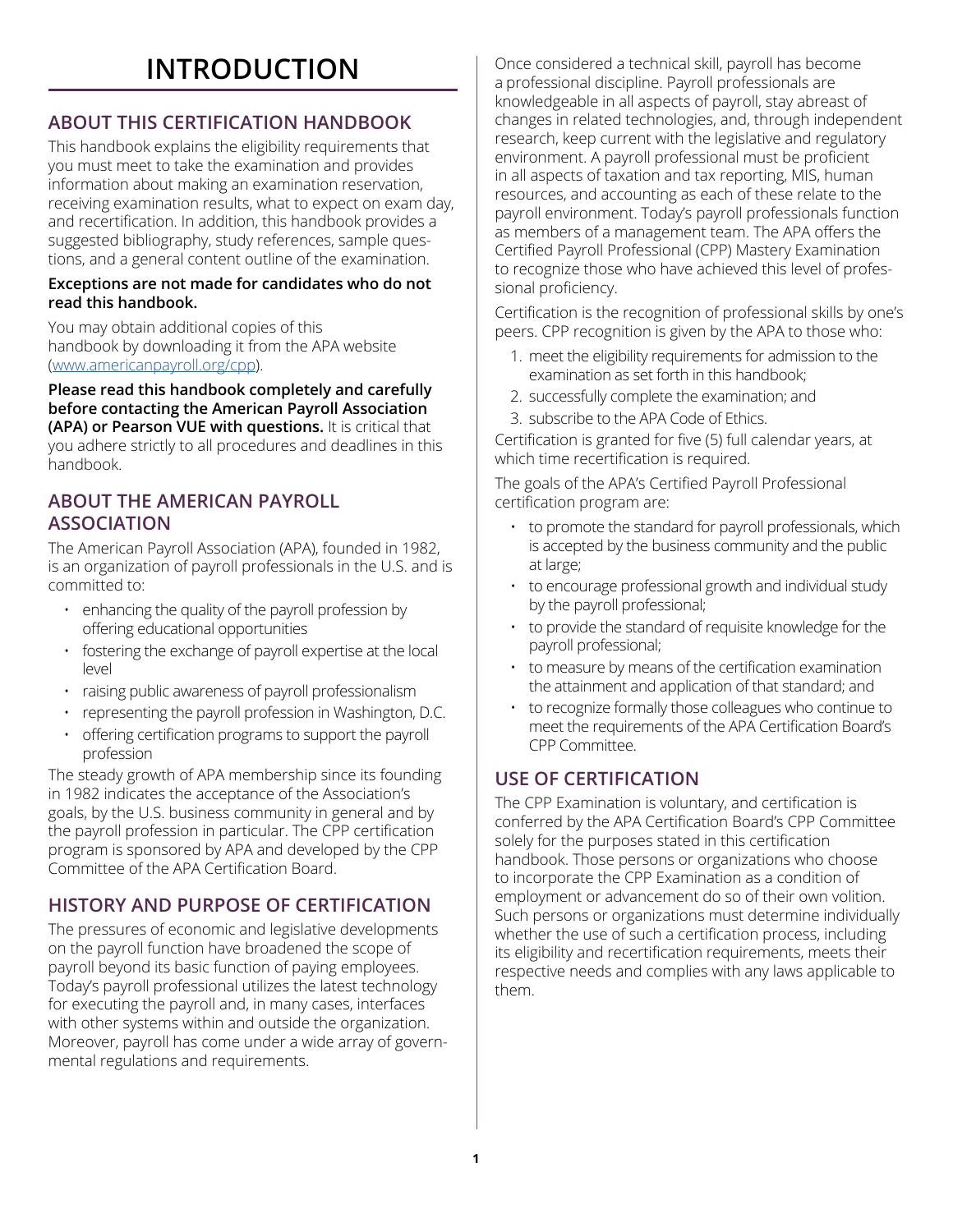### **ABOUT THE EXAM**

#### <span id="page-4-0"></span>**ELIGIBILITY**

The Certification Board of the APA requires that payroll professionals fulfill **ONE** of the following criteria before they take the Certified Payroll Professional Examination. Only the courses listed below, delivered exclusively by APA, are eligible to fulfill the education options listed in Criteria 2 and 3. Courses outside of this list will not fulfill the requirements of Criteria 2 and 3. Click on course title(s) under Criterion 2 or 3 for more information.

#### **CRITERION 1**

The payroll professional has been practicing a total of three (3) years out of the five (5) years preceding the date of the examination application. The practice of payroll is defined as direct or related involvement in at least **ONE** of the following:

- Payroll Production, Payroll Reporting, Payroll Accounting, Payroll Systems, and Payroll Taxation
- Payroll Administration
- Payroll Education/Consulting

#### **CRITERION 2**

Before a candidate takes the examination, the payroll professional has been employed in the practice of payroll as defined in Criterion 1 for at least the last 24 months, and has completed within the last 24 months, ALL of the following courses within **ONE** of the following three options offered by the APA:

#### **Option 1**

- [Payroll Practice Essentials](https://ebiz.americanpayroll.org/ebusiness/Education/ViewCourse.aspx?CourseID=54) and
- [Intermediate Payroll Concepts](https://ebiz.americanpayroll.org/ebusiness/Education/ViewCourse.aspx?CourseID=42) and
- [Advanced Payroll Concepts](https://ebiz.americanpayroll.org/ebusiness/Education/ViewCourse.aspx?CourseID=11) and
- [Strategic Payroll Practices](https://ebiz.americanpayroll.org/ebusiness/Education/ViewCourse.aspx?CourseID=69)

#### **Option 2**

- Payroll 101: Foundations of Payroll Certificate Program and
- Payroll 201: Payroll Administration Certificate Program

#### **Option 3**

• [Certified Payroll Professional Boot Camp](http://www.americanpayroll.org/course-conf/CPP-Bootcamp/) \*Note: This comprehensive 20-session **virtual course** is delivered exclusively by APA.

#### **CRITERION 3**

Before a candidate takes the examination, the payroll professional has been employed in the practice of payroll as defined in Criterion 1 for at least the last 18 months, has **obtained the FPC designation**, and has completed, within the last 18 months, ALL of the APA courses listed within ONE of the following three options offered by the APA:

#### **Option 1**

- [Intermediate Payroll Concepts](https://ebiz.americanpayroll.org/ebusiness/Education/ViewCourse.aspx?CourseID=42) and
- [Advanced Payroll Concepts](https://ebiz.americanpayroll.org/ebusiness/Education/ViewCourse.aspx?CourseID=11) and
- [Strategic Payroll Practices](https://ebiz.americanpayroll.org/ebusiness/Education/ViewCourse.aspx?CourseID=69)

#### **Option 2**

• Payroll 201: Payroll Administration Certificate Program

#### **Option 3**

• [Certified Payroll Professional Boot Camp](http://www.americanpayroll.org/course-conf/CPP-Bootcamp/) \*Note: This comprehensive 21-session virtual course is delivered exclusively by APA

Eligibility criteria should not be considered the only criteria for preparation for the CPP examination. Candidates qualifying through any of the criteria should be aware that a number of study aids are available as added preparation for the CPP Examination. *No one source should be considered the only basis for preparation.* Successful candidates indicate that they pursued at least a three-month minimum course of study and review based on the CPP examination content outline (see section CPP Exam Content Outline).

Individuals meeting any **ONE** of the three (3) criteria are eligible to take the CPP Examination. The APA Certification Board's CPP Committee reserves the right to review an applicant's qualifications and eligibility.

**Note:** If you have been practicing payroll for less than three (3) years and have not met the education requirements for CPP exam eligibility, you may want to consider taking the FPC Examination. There are no eligibility requirements for taking the FPC Examination.

#### **ELIGIBILITY FOR RECERTIFICATION BY EXAM**

Payroll professionals who are currently certified and are applying for recertification by examination are exempt from the above eligibility requirements.

#### **THE CONTENT OF THE CPP EXAM**

The CPP Examination is weighted in approximately the following manner:

- I. Core Payroll Concepts ..........................................24%
- II. Compliance/Research and Resources .............16%
- III. Calculation of the Paycheck ................................20%
- IV. Payroll Process and Supporting Systems and Administration........................................................12%
- V. Payroll Administration and Management .......10%
- VI. Audits ........................................................................9%
- VII. Accounting...............................................................9%

A complete content outline of the examination can be found on page 18. Note: The above stated content outline is effective as of September 14, 2019. Visit [www.american](http://www.americanpayroll.org/cpp)[payroll.org/cpp](http://www.americanpayroll.org/cpp) for the latest exam content outline and Knowledge, Skills, and Abilities (KSAs).

Successful completion of the CPP examination requires demonstration of the knowledge of payroll practice and applicable regulations. Tables required to answer questions will be provided as an electronic examination supplement within the testing software. The exam's tutorial, completed before the exam begins, will explain how to use the examination supplement and other features of the exam software.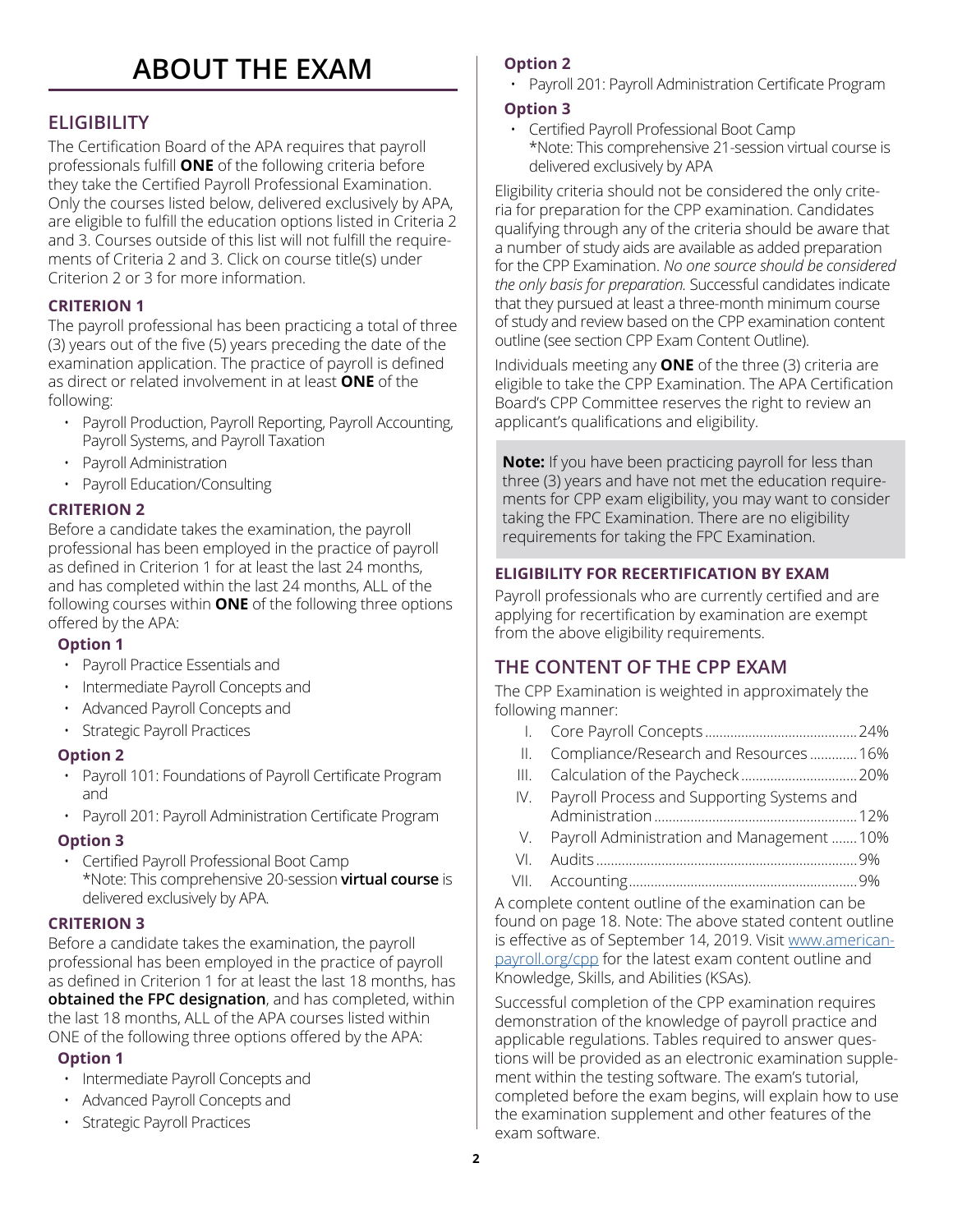#### <span id="page-5-0"></span>**THE FORMAT OF THE EXAM**

The CPP Examination is administered electronically, and candidates have four (4) hours to complete it. The examination consists of 190 multiple-choice questions, including twentyfive (25) that are pre-test questions.

The pre-test questions are not counted in the scoring of the examination. They are distributed among the scorable questions and will be used for statistical purposes only. The 165 test/scorable questions are similar to the pre-test questions on the examination; therefore, candidates will not know which questions are test/scorable questions and which are pre-test questions. **Examinees are advised to answer all examination questions.**

The questions are designed to test the examinees' payroll knowledge and ability to apply that knowledge to the payroll environment. **An electronic Examination Supplement containing every table required to correctly answer some questions will be included in the computer software.** Each question has four (4) answer choices listed, only one (1) of which is correct. The answer to each question can be derived independently of the answer to any other question. (See *Sample CPP Questions and Answers*.)

#### **HOW THE EXAM IS DEVELOPED**

Members of the APA Certification Board's CPP Committee and the Certification Item Development Task Force (CIDTF) write questions for possible inclusion in APA's bank of payroll examination questions. The questions are reviewed by editors at Pearson VUE to ensure compliance with accepted question-writing techniques. The edited questions are then reviewed by the APA Certification Board's CPP Committee for accuracy and relevancy to the activities of experienced payroll professionals as defined in the eligibility criteria (see *Eligibility*). Approved questions are then included in the examination bank from which questions are selected to create new examination forms.

#### **HOW THE PASSING SCORE WAS SET**

The passing score (also known as the cut score) for the CPP Examination was recommended by a panel of payroll professionals using the Bookmark standard-setting method. The Bookmark method incorporates the difficulty of the examination questions into the standard-setting process by presenting questions in ascending order based on their difficulty. The panel then judges the performance of a minimally qualified candidate with regard to the examination questions in the ordered item booklet and place a bookmark on the page where the chances of answering correctly drop below a specified decision rule.

The cut score study includes multiple rounds whereby panelists are provided additional data, have a group discussion, and reconsider their bookmark placement. The mean difficulty associated with the panel's final bookmark placement is then translated into a cut score. Using this process, the panel recommends the passing score to the APA Certification Board's CPP Committee, which sets the passing score. The passing score represents the minimum level of knowledge that must be demonstrated to pass the examination.

#### **RAW SCORES AND SCALED SCORES**

The *raw score* on the CPP Examination is the number of questions answered correctly. When all examinees take exactly the same examination, their raw scores can be used to compare their performances. However, when there are different forms of an examination (different forms of an examination measure the same knowledge, but use different questions), some forms will be either slightly easier or more difficult than other forms. Because of this variation in difficulty, raw scores will not reliably relate the performances of examinees who take different forms of an examination.

To make it possible to compare the performances of examinees who are taking different forms of an examination, a statistical procedure called *equating* is used to compensate for any variations in difficulty between examination forms. After equating, the passing raw score for each form is converted to 300 on a common scale for all forms. Since all forms are equated and all results are converted to the same scale, all examinees who receive the same scaled score demonstrate equivalent ability, regardless of which examination form was completed.

#### **EXAM PREPARATION**

No single source of information should be considered the sole basis of study for the CPP Examination. A bibliography of suggested materials can be found on page 19.

#### **EXAM ADMINISTRATION**

The CPP Examination is administered worldwide during various times of the year. It is imperative that candidates identify the **Region** and corresponding **Exam Series** desired before making an examination reservation. To determine the correct Exam Series for your region, please see the *Exam Reservations* section.

#### **EXAM ADMINISTRATION DATES**

#### **CPP-N America/Online Proctored – Testing during two windows annually**

September 11, 2021 - September 9, 2022 Examinations are based on U.S. Federal Rules and Regulations that apply to payroll processing on January 1, 2022.

September 10, 2022 - September 8, 2023 Examinations are based on U.S. Federal Rules and Regulations that apply to payroll processing on January 1, 2022.

#### **CPP-LC – After Attending Payroll 201: Payroll Administration Certificate Program, Fridays Only**

September 11, 2021 - September 9, 2022 Examinations are based on U.S. Federal Rules and Regulations that apply to payroll processing on January 1, 2021.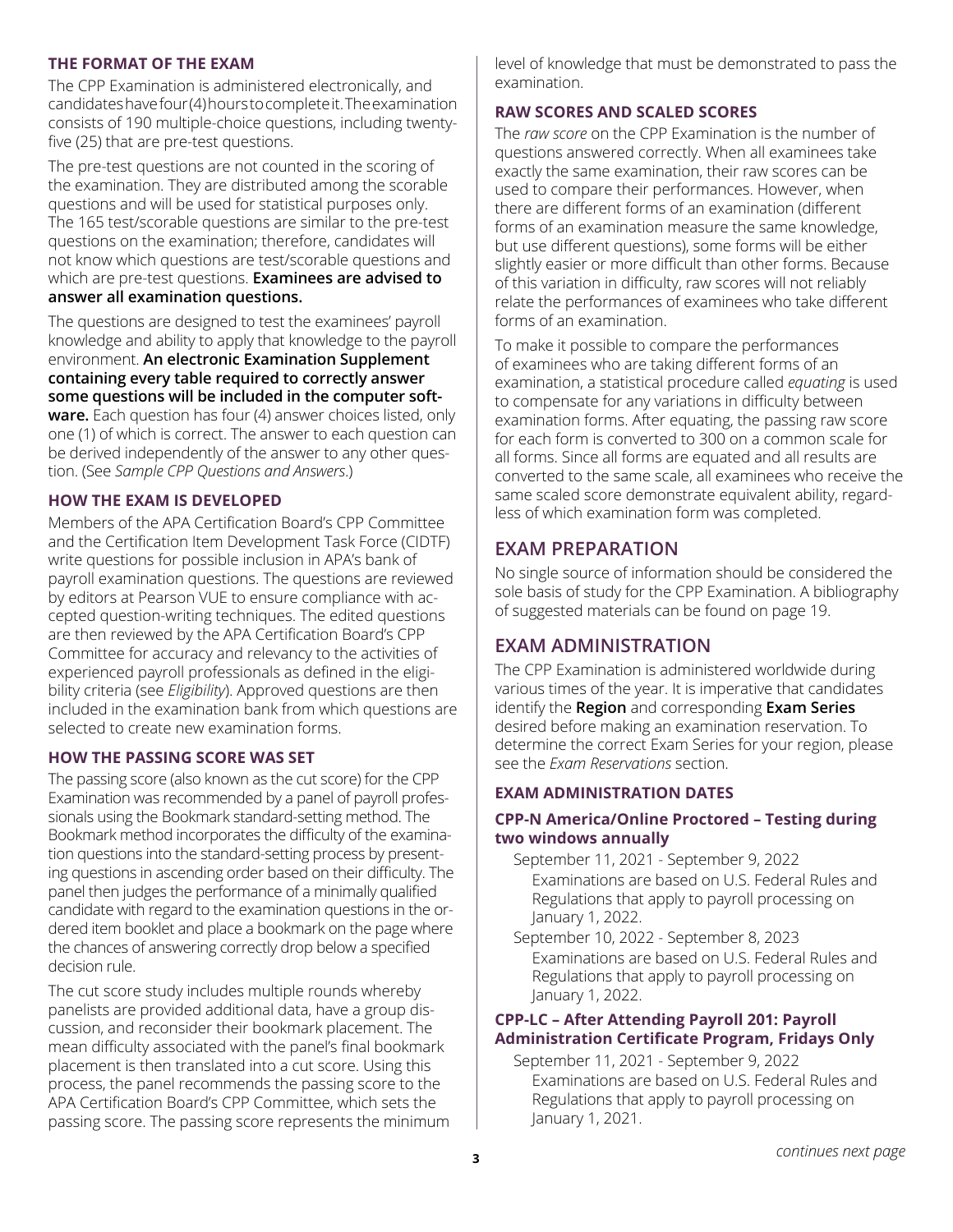<span id="page-6-0"></span>September 10, 2022 - September 8, 2023 Examinations are based on U.S. Federal Rules and Regulations that apply to payroll processing on January 1, 2022.

#### **CPP-INTL/Military – On Demand testing based on testing center schedules**

September 11, 2021 - September 9, 2022 Examinations are based on U.S. Federal Rules and Regulations that apply to payroll processing on January 1, 2021.

September 10, 2022 - September 8, 2023 Examinations are based on U.S. Federal Rules and Regulations that apply to payroll processing on January 1, 2022.

**Note:** The year 2021 Form W-2 will be applicable for examinations beginning September 11, 2021, through September 9, 2022, and the year 2022 Form W-2 will be applicable for examinations beginning September 10, 2022 through September 8, 2023.

#### **EXAM SUPPLEMENTS**

An examination supplement is accessible through the computer-based system candidates will use for testing. **This supplement is a reproduction of all necessary tables needed for the calculation of certain exam questions.**

The listed supplements will be administered from September 11, 2021 through September 9, 2022.

To complete some exam questions, an electronic Examination Supplement will be available, including the following:

- Publication 15-T, *Federal Income Tax Withholding Methods*
	- Percentage Method Worksheet for Automated Payroll Systems (Worksheet 1 and Tables)
	- Wage Bracket Method Worksheet for Manual Pay- roll Systems for use with Forms W-4 from 2020 or later (Worksheet 2 and Tables)
	- Wage Bracket Method Worksheet for Manual Payroll Systems for use with Forms W-4 from 2019 or earlier (Worksheet 3 and Tables)
	- Percentage Method Worksheet for Manual Payroll Systems for use with Forms W-4 from 2020 or later (Worksheet 4 and Tables)
	- Percentage Method Worksheet for Manual Payroll Systems for use with Forms W-4 from 2019 or earlier (Worksheet 5 and Tables)
- Publication 1494
- Uniform Premium Table
- Annual Lease Value Table
- Nonresident Alien Tables

### **THE APPLICATION**

#### **COMPLETING THE APPLICATION FOR CERTIFICATION BY EXAMINATION**

Please note that you cannot make an exam reservation until after you have completed your application, paid your examination fee, and received notification from APA that you are authorized to take the exam. All candidates must complete the *Application for Certification by Examination* at [www.americanpayroll.org/applyforcpp](http://www.americanpayroll.org/applyforcpp) (also available on page 23.)

Candidates must use their full legal name (First and Last, middle names are not required) as it appears on their Primary ID that will be used for admittance at the testing center (see *Acceptable Forms of Candidate Identification*). The candidate's immediate supervisor must verify the work experience by signing the "Employer Verification" section of the examination application. If the candidate is not currently engaged in payroll practice, the experience must be verified by the signature of a prior payroll supervisor.

**Applications must be submitted to the APA prior to paying and registering for the CPP exam.** Notification of the application's approval or denial will be sent to the candidate's email address provided on the application. Allow up to three (3) business days from date of receipt for processing applications received via online, up to ten (10) business days for applications received via email, and up to fourteen (14) business days for applications received via fax or U.S. Mail. A candidate has one (1) year from the date of approval of an exam application to schedule and complete testing. After one (1) year has passed or the candidate completes the exam, whichever occurs first, a new exam application must be submitted to take the exam. Choose one of the following submission options.

- **1. ONLINE (preferred, faster)** [www.americanpayroll.org/applyforcpp](http://www.americanpayroll.org/applyforcpp)
- **2. VIA EMAIL** [apaexam@americanpayroll.org](mailto:apaexam%40americanpayroll.org?subject=) Subject Line: CPP Exam Application

#### **3. VIA FAX** (210) 224-5814 Attention: CPP Exam Application

#### **4. VIA U.S. MAIL**

American Payroll Association Attn: Certification Department 660 North Main Avenue, Suite 100 San Antonio, TX 78205

Receipt of applications will be verified. Please check your application status at [www.americanpayroll.org/certdash](http://www.americanpayroll.org/certdashboard)[board](http://www.americanpayroll.org/certdashboard) or call APA Customer Service at (210) 224-6406 if you have questions about your pending application.

By submitting your application, you authorize the APA Certification Board's CPP Committee to contact the supervisor who signed the "Employer Verification" section of your application to substantiate your eligibility. The APA Certification Board's CPP Committee reserves the right to audit applications to verify applicant eligibility.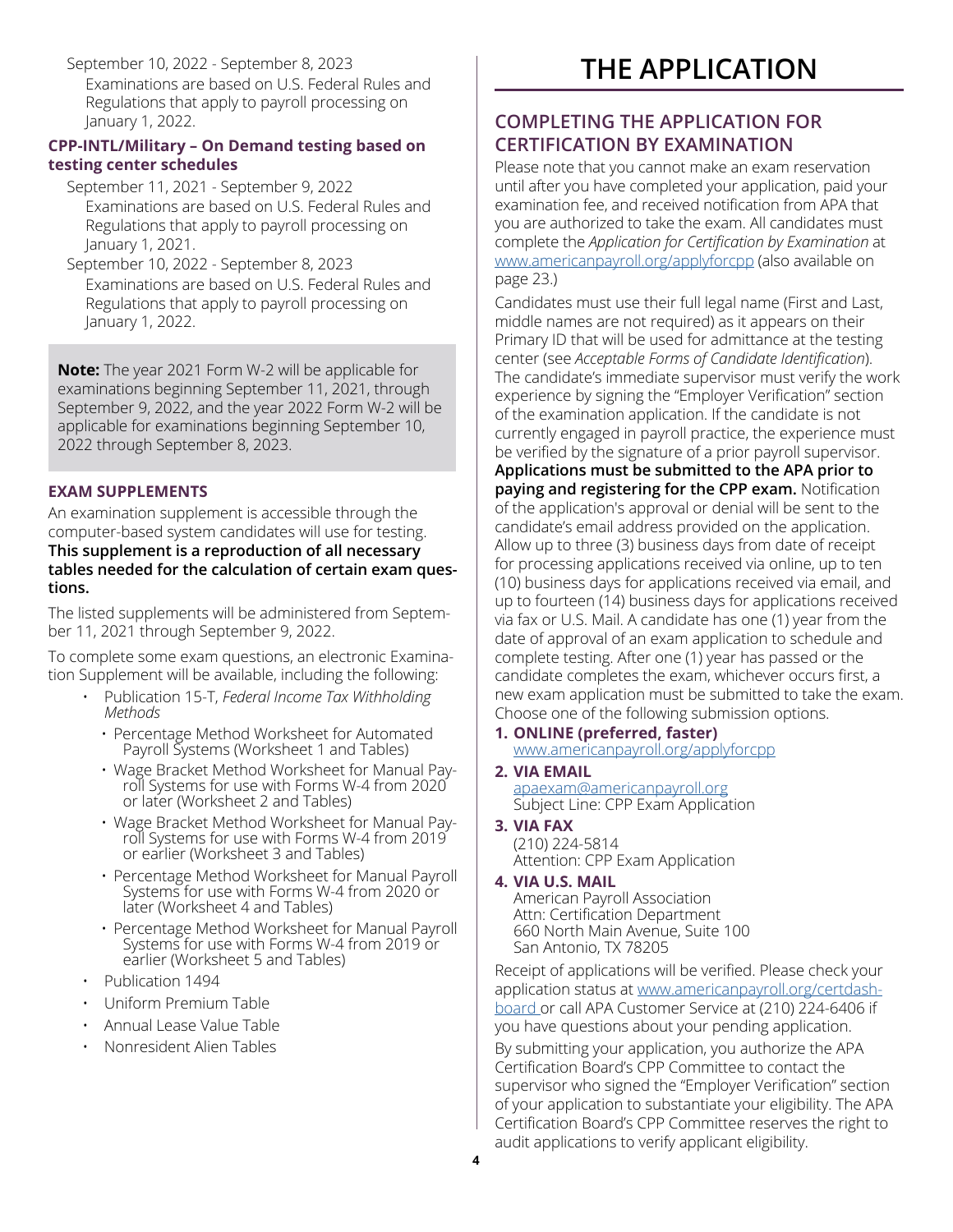### <span id="page-7-0"></span>**EXAM FEE AND RESERVATIONS**

**Note:** All Candidates are responsible for knowing all regulations regarding the examination fee and reservations as presented in this handbook.

#### **EXAM FEE**

Candidates must first pay the examination fee after the approval of the exam application by credit card, debit card, or check. If you are unable to pay online or by check, please call Customer Service at (210) 224-6406 for assistance.All reservations are made on a first-come, first-served basis and walk-in examinees are prohibited. **Payment will not be accepted at the Pearson VUE testing centers or APA Learning Centers. The examination fees for this exam year are as follows:**

|                                         | <b>EXAM SERIES</b>         | <b>MEMBER</b><br>FEE | <b>NON-MEM-</b><br><b>BER FEE</b> |
|-----------------------------------------|----------------------------|----------------------|-----------------------------------|
| Northern<br>Americas                    | CPP-N America              | \$380.00             | \$550.00                          |
| <b>APA Learning</b><br>Centers          | $CPP-I$                    | \$380.00             | \$550.00                          |
| Military                                | CPP-INTL/MILITARY          | \$380.00             | \$550.00                          |
| EMEA, APAC,<br>and Southern<br>Americas | <b>CPP-INTI /MII ITARY</b> | \$435.00             | \$595.00                          |
| OnVUE Online<br>Proctored               | CPP-Remote                 | \$380.00             | \$550.00                          |

*Examination related fees are subject to change without notice. Please note that online proctored testing is available only for North America residents.* 

If testing in the U.S. or U.S. territories, Canada, or Mexico during the testing window, please select **CPP-N America.** If you are taking your exam at an APA Learning Center, please select **CPP-LC***.* If testing anywhere else, including military locations, please select **CPP-INTL/MILITARY***.* If you are taking the Online Proctored exam during the testing window, please select **CPP-Remote**. Candidates are responsible for paying the examination fee once an application has been made.

**Review the** *Change/Cancel* **section of this handbook for information on changing or canceling a reservation without penalty.** Fees are non-transferable and nonrefundable except as noted in the *Change/Cancel Policy* section.

Military candidates may be eligible for assistance with CPP exam costs through the **GI Bill.** File a claim using the **[VA](https://www.vba.va.gov/pubs/forms/VBA-22-0803-ARE.pdf)  [FORM 22-0830](https://www.vba.va.gov/pubs/forms/VBA-22-0803-ARE.pdf)** along with your official CPP score report. Visit the U.S. Department of Veterans Affairs website ([www.](http://www.benefits.va.gov/gibill) [benefits.va.gov/gibill](http://www.benefits.va.gov/gibill)) for full details on how to apply for benefits.

#### **EXAM RESERVATIONS**

Please note that you cannot make an exam reservation until after you have completed your application, paid your examination fee, and received notification from APA that you are authorized to take the exam. Please check your application status at [www.americanpayroll.org/certdash](http://www.americanpayroll.org/certdashboard)[board](http://www.americanpayroll.org/certdashboard) or call APA Customer Service at (210) 224-6406 if you have questions about your pending application.

Exams taken at APA Learning Centers must be scheduled directly through APA, as described in the *APA Learning Center Exam* section.

#### **NORTHERN AMERICAS REGION**

Since each testing center maintains its own examination schedule (based on overall demand), it is recommended to **make a reservation online or by phone as early as possible to ensure availability** during the preferred exam testing window. All reservations are made on a first-come, first-served basis, and **walk-in examinees are prohibited.** Reservations for both the Fall and Spring testing windows will be taken as detailed in the following chart:

| <b>TESTING SESSION</b> | <b>BEGINS TAKING</b><br><b>RESERVATIONS</b> | <b>STOPS TAKING</b><br><b>RESERVATIONS</b> |
|------------------------|---------------------------------------------|--------------------------------------------|
| Fall 2022              | 7/6/2022                                    | 10/7/2022                                  |
| Spring 2023            | 11/7/2022                                   | 4/14/2023                                  |

*Testing center times and locations are subject to change.*

#### **SOUTHERN AMERICAS, EMEA, APAC, AND MILITARY REGIONS**

Reservations are taken throughout the year. All reservations are made on a first-come, first served basis, and **walk-in examinees are prohibited.**

#### **ONLINE PROCTORED EXAM**

Online proctored testing is available only for North America residents. Reservations are available 24/7 for scheduling and testing during the North America exam windows. See *Online Proctored Exam* on page 7 for details.

#### **MAKE AN EXAM RESERVATION**

**Candidates can make an exam reservation online or by phone. Before going online to make a reservation**, be prepared with the email approving your CPP Examination Application and confirmation of payment from the APA.

1. To make an online reservation, click the "Schedule Online" link in the CPP Examination Application email approval from the APA (go to [www.americanpayroll.org/certdash](http://www.americanpayroll.org/certdashboard)[board](http://www.americanpayroll.org/certdashboard) to check your application status).

2. You may be asked to verify your identity at the Pearson VUE site. Please log in with your APA ID or username and password.

- Double-check that all contact information is current and accurate. If information must change, you must make those changes at the APA website or call APA Customer Service at (210) 224-6406.
- When registering for an exam, candidates MUST verify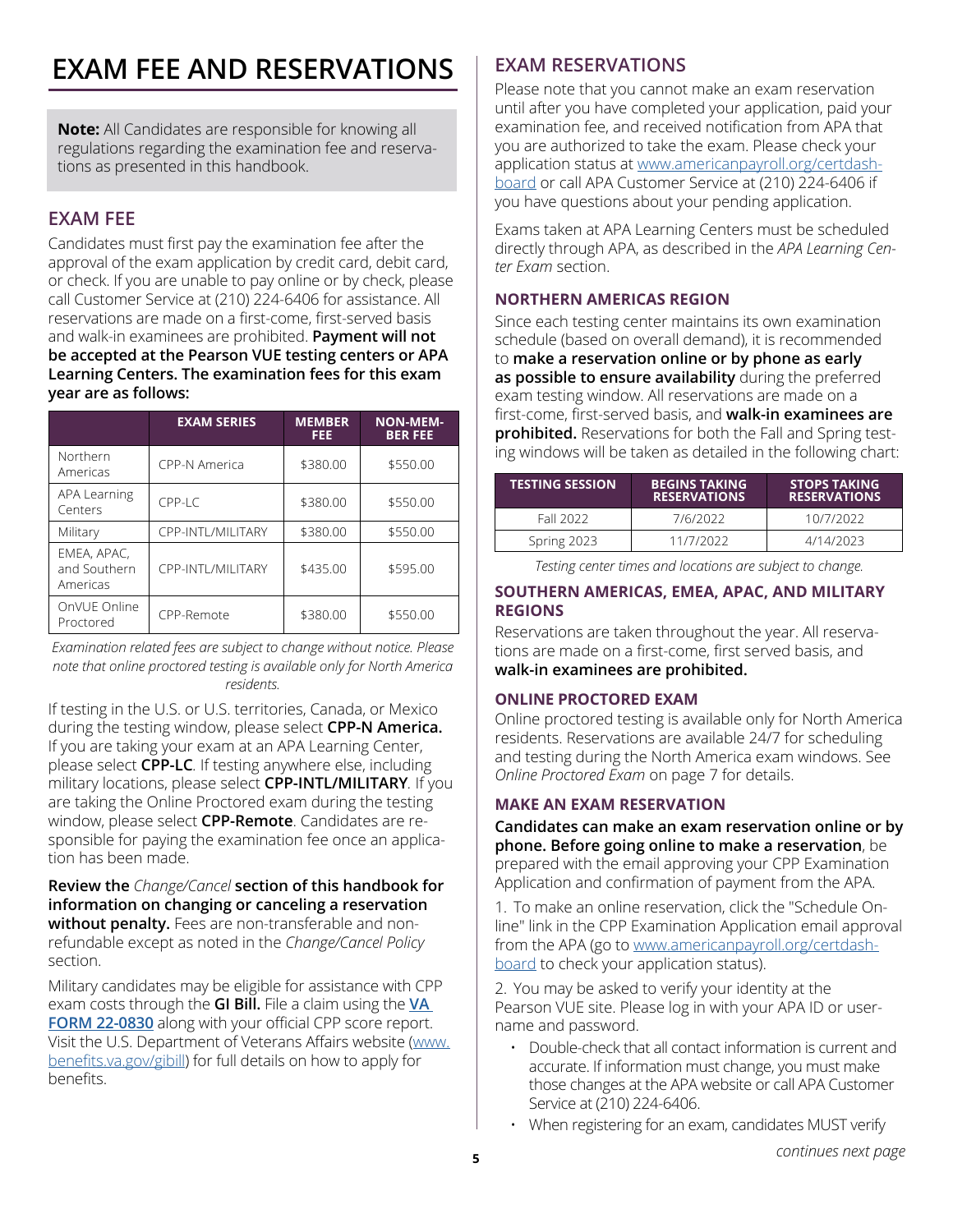that they are using their legal First and Last name as it appears on the primary ID that will be used for admittance to the examination area at the testing center. Candidates who do not register with their legal name, as it appears on the primary ID, will not be admitted to take the exam and they will forfeit all paid fees (see *Acceptable Forms of Candidate Identification*). To change your name, call APA Customer Service at (210) 224-6406.

• To obtain your APA Identification Number, please contact APA Customer Service at (210) 224-6406 or email [apa@americanpayroll.org](mailto:apa%40americanpayroll.org?subject=).

3. After you have double-checked your contact info and legal name, please double-check that you are scheduled for the appropriate exam (CPP-N America or CPP-INTL/MILITARY or CPP-REMOTE). If you are scheduled for the wrong exam, please call APA Customer Service at (210) 224-6406.

4. You will then see a list of available testing center locations, from which you will be prompted to select a testing center location and the date and time of the examination you prefer.

You may cancel your online request at any time before you submit the request by selecting **Cancel***.*

Once you have submitted your reservation, you will receive an email notification from Pearson VUE with confirmation of the examination date, time, and location. Print out this confirmation and retain it for your records. You may also print a copy of your registration as soon as you complete the online reservation.

Online reservations must be made no less than twenty-four (24) hours before the desired examination date. However, we suggest you make your reservation as soon as CPP exam testing registration is available to ensure your preferred testing date, time, and location are available. To check what test centers are near you, go to [www.pearsonvue.com/apa](http://www.pearsonvue.com/apa) and select "Locate a Testing Center."

**Before calling to make a reservation**, be prepared with the following information:

- 1. The email approving your CPP Exam Application and confirmation of payment
- 2. Your full legal First and Last name (**as listed on your primary ID**) and street address, email address, and daytime telephone number
- 3. Exam Series name
- 4. Preferred testing location
- 5. Preferred examination date

To find a testing center location, go to [www.pearsonvue.com/apa](http://www.pearsonvue.com/apa) and select "Locate a Testing Center." A Pearson VUE representative will help you select an examination date and location, provide directions to the testing center you choose, and answer questions regarding the examination. If you provide an email address, your confirmation notice will be emailed to you within twentyfour (24) hours.

#### **PHONE NUMBERS FOR MAKING RESERVATIONS**

#### **Testing in the Northern and Southern Americas Regions or Online Proctored**

Office Hours: Monday – Friday, 7:00 a.m. – 7:00 p.m. CT; closed on local holidays.

Call Pearson VUE at (800) 470-8757 at least twenty-four (24) hours before the desired examination date to make an examination reservation.

*Details are subject to change, reference the website for current numbers and hours*

#### **Testing in the Europe, Middle East, or Africa (EMEA) Regions**

Office Hours: Monday – Friday, 9:00 a.m. – 6:00 p.m. CET; closed on local holidays.

Call Pearson VUE at the appropriate number (found at: [www.pearsonvue.com/apa/contact](http://www.pearsonvue.com/apa/contact)) (Press Option 2 to schedule an exam.) at least twenty-four (24) hours before the desired examination date to make an examination reservation.

#### **Testing in the Asia-Pacific (APAC) Region**

Office Hours: Monday – Friday, 9:00 a.m. – 6:00 p.m. local time for each country; closed on local holidays.

Call Pearson VUE at the appropriate number (found at: [www.pearsonvue.com/apa/contact](http://www.pearsonvue.com/apa/contact)) at least twenty-four (24) hours before the desired examination date to make an examination reservation.

If you are testing at one of APA's Learning Centers see *APA Learning Center Exam* section for details.

#### **CHANGING/CANCELLING RESERVATIONS**

You may change or cancel an existing reservation online or by calling Pearson VUE. Log in at [www.pearsonvue.com/apa](http://www.pearsonvue.com/apa) and select "View Schedule," which will enable you to change or cancel it as needed. You will receive an email notification from Pearson VUE of all changes or cancellations. Please note that test center reservations must be changed or cancelled at least 96 hours before the scheduled examination date, as detailed in *Change/Cancel Policy* section.

Do NOT contact Pearson VUE's local testing center if you need to cancel or reschedule an exam appointment. To change or cancel a test center reservation, at least 96 hours before the scheduled examination date, candidates should log in online or call Pearson VUE at the appropriate number found at [www.pearsonvue.com/apa](http://www.pearsonvue.com/apa).

Online proctored exams must be canceled or changed before the appointment time. To modify an exam appointment, login to [www.americanpayroll.org/certdashboard](http://www.americanpayroll.org/certdashboard)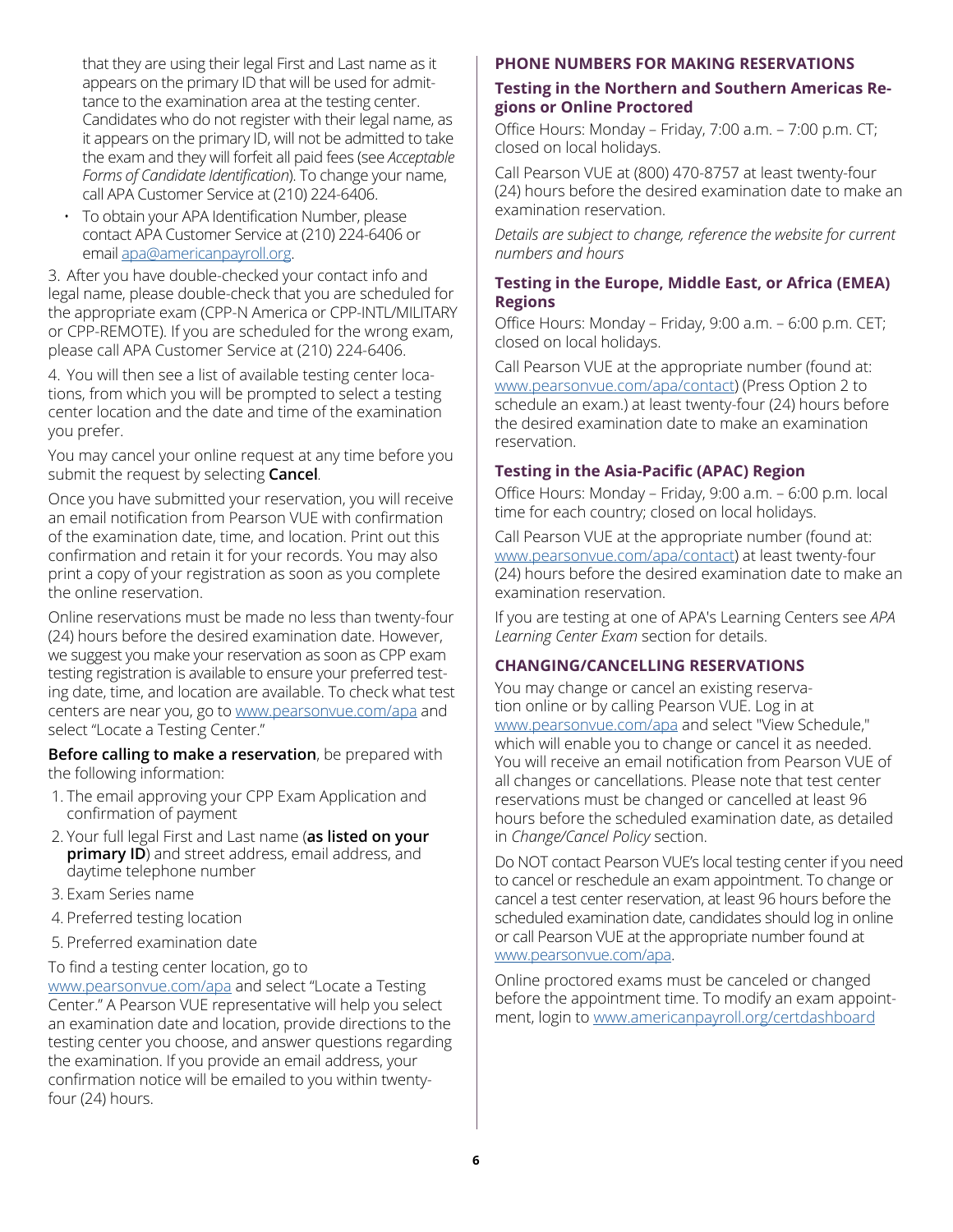#### <span id="page-9-0"></span>**APA LEARNING CENTER EXAM**

Attendees of APA's Payroll 201: Payroll Administration Certificate Program held at APA's Learning Centers will have the opportunity to take the CPP examination on Friday afternoon at the conclusion of the course. Only Payroll 201: Payroll Administration Certificate Program registrants will be allowed to take the CPP examination.

**The Payroll 201: Payroll Administration Certificate Program should not be considered the only method of study for the CPP exam.** Please see *Bibliography/CPP Exam Preparation* for additional study options. Successful candidates have indicated that they engaged in a minimum of three (3) months of preparation before taking the exam. APA's Learning Center testing opportunities are **recommended only for candidates who have already studied, are ready to take the exam, and are using the course for review purposes only.**

|                        | <b>CANDIDATES WILL BE TESTED ON EFFECTIVE U.S. FEDERAL RULES</b><br><b>AND REGULATIONS AS FOLLOWS</b> |
|------------------------|-------------------------------------------------------------------------------------------------------|
| <b>Exam Dates</b>      | <b>U.S. Federal Rules and Regulations that apply to payroll processing on</b>                         |
| $9/11/2021 - 9/9/2022$ | January 1, 2021                                                                                       |
| 9/10/2022 - 9/8/2023   | January 1, 2022                                                                                       |

*Note: Changes made after the appropriate cut-off date are NOT included in the exam, even if they are retroactive to January 1st.*

Only registrants of the Payroll 201: Payroll Administration Certificate Program will be allowed to take the CPP exam at the conclusion of the course. Walk-in registrations for the exam are not allowed. The exam fee is separate from the Learning Center course fee. **Do NOT contact Pearson VUE to make a reservation for testing at an APA Learning Center.** The exam fee can be paid online with course registration or separately prior to the course. However, advance registration of at least one (1) week is required for all APA Learning Center exam registrations. Course registrants will be provided additional instructions via email at the time of purchase regarding registering for the exam.

All other candidate requirements remain the same. Candidates must submit their CPP examination application to the APA.

#### **ONLINE PROCTORED EXAM**

#### **NORTHERN AMERICAS**

North America residents can now register and test using OnVUE, PearsonVUE's online proctoring exam delivery system, from the comfort of their home or office. Visit [https://](https://home.pearsonvue.com/apa/onvue) [home.pearsonvue.com/apa/onvue](https://home.pearsonvue.com/apa/onvue) to review requirements, perform a system test, schedule your test, and to check in for the exam.

If you are testing online using OnVUE, please be sure to login with your APA username and password **at least 3 days prior to your scheduled exam appointment and** 

#### **verify that your login credentials are valid and active.**

If you need login assistance, call APA Customer Service at (210) 224-6406. Office hours are Monday-Friday, 7:00 a.m.- 5:00 p.m. CT; closed on local holidays.

Candidates must review the OnVUE Frequently Asked Questions ([www.americanpayroll.org/exam\)](http://www.americanpayroll.org/exam), the [Step-by-Step](https://info.americanpayroll.org/pdfs/certification/Step-by-Step-Guide.pdf)  [Guide to Online Testing,](https://info.americanpayroll.org/pdfs/certification/Step-by-Step-Guide.pdf) and the APA OnVUE exam delivery page for information regarding system requirements and policies.

Eligibility and application requirements, and other policies stated in the Candidate Handbook, still apply.

To test online effectively, candidates must meet the system requirements prior to scheduling the exam. **If you choose to test at home or at your office, you will need to commit to the online delivery option.** Candidates may retake the examination as often as necessary, but only once in each testing window. For example, those who fail an examination in Spring 2022 must wait until Fall 2022 to retest.

This online option is not a replacement to the physical test center delivery, but an additional test delivery option to complement the brick and mortar Pearson VUE Test Centers. The online proctoring platform is a very similar experience to a physical test center. Candidates will still need to fulfill any eligibility requirements, check-in prior to starting the exam, sign the candidate NDA agreement, go through an exam tutorial, complete the exam, submit an optional end of-exam survey and receive results report.

Candidates should review all policies as stated in the Candidate Handbook and on APA's website at [www.ameri](http://www.americanpayroll.org)[canpayroll.org.](http://www.americanpayroll.org)

Following are a selection of Frequently Asked Questions, for the full FAQ list please visit [www.americanpayroll.org/](http://www.americanpayroll.org/exam) [exam](http://www.americanpayroll.org/exam).

#### **Is Online Testing Available 24/7 on-demand?**

Online testing is available 24/7 for scheduling and testing during the North America exam windows. To get started, purchase the online proctored exam and submit the CPP application. You will then be able to browse the calendar and select a time and date to schedule your exam through your Certification Dashboard at [www.americanpayroll.org/](http://www.americanpayroll.org/certdashboard) [certdashboard.](http://www.americanpayroll.org/certdashboard)

#### **Do I use my own technology?**

We recommend that you use your personal or home computer to take the online exam. Many company-issued computers have security measures or firewalls that may interfere with exam delivery. If you must use a companyissued computer, please check with your IT administrator in advance to ensure you have proper permissions. It is the candidate's responsibility to verify that the technology they use is working and compliant with all requirements.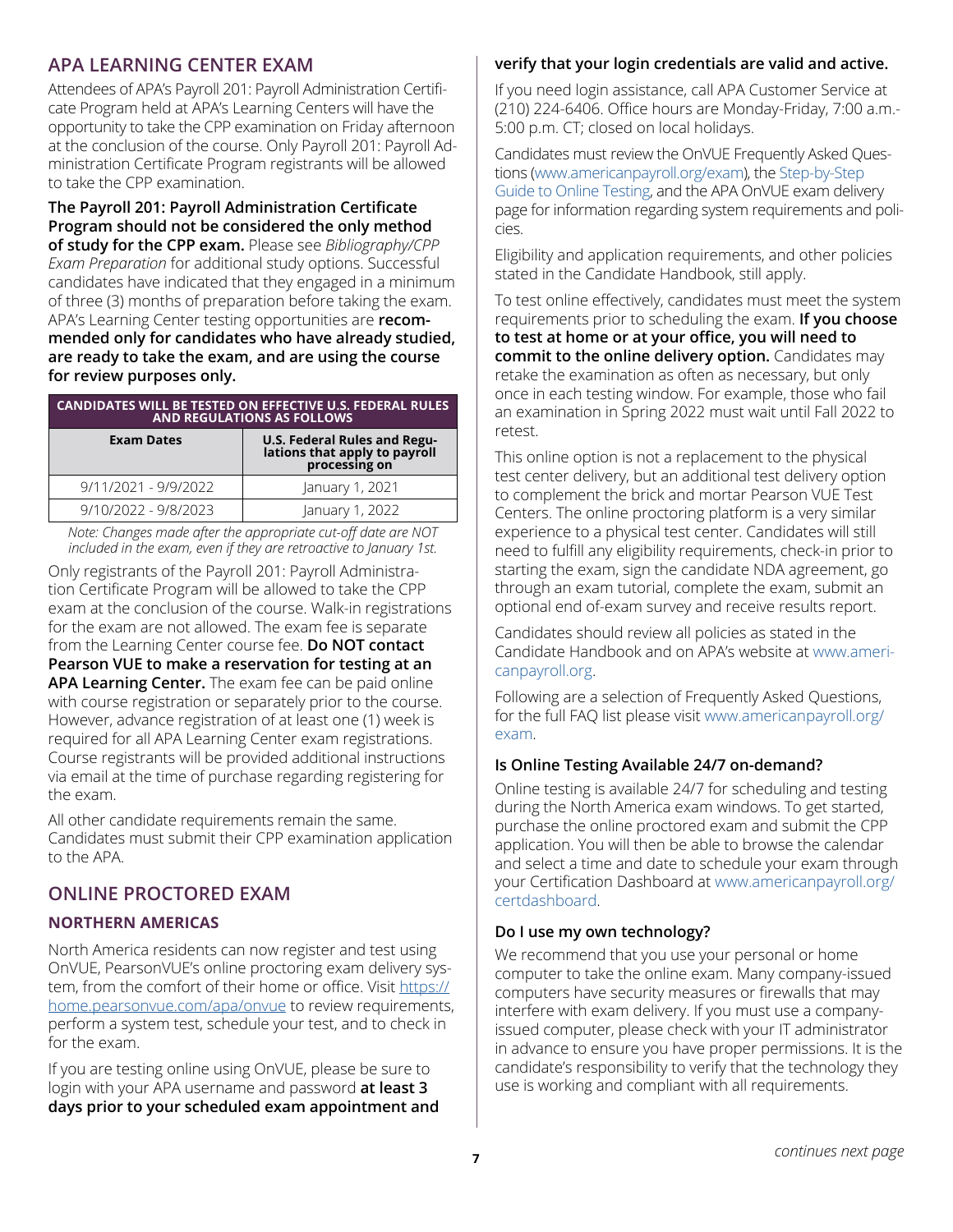<span id="page-10-0"></span>**Do not take your exam in a setting with a corporate firewall (including VPN). A personal computer is recommended. Work computers generally carry a greater risk of delivery failure due to security restrictions. A wired network connection is also recommended to avoid connectivity issues.**

Please note that you must have permissions on your computer to download the necessary OnVUE software. If your computer is locked by your office administrator, please contact them PRIOR TO THE EXAM to determine if you are able to download the OnVUE software, prior to purchasing the OnVUE exam.

#### **If an interruption occurs during an OnVUE online proctored exam as a result of problems caused by a candidate's computer or network connection, the test will be terminated, and the exam fee forfeited.**

#### **What are the technical/system requirements to use OnVUE online proctoring?**

There are minimum technical requirements, such as your computer operating system and internet speed that must be met to take an online exam. Details can be found on the APA OnVUE webpage [\(https://home.pearsonvue.com/apa/](https://home.pearsonvue.com/apa/onvue) [onvue](https://home.pearsonvue.com/apa/onvue)). All tablets are strictly forbidden. Online exams cannot be taken on a smart phone.

#### **Can I use scratch paper or a calculator when taking an online proctored exam?**

Physical scratch paper and physical calculators are NOT allowed, but virtual tools are made available through the OnVUE platform. Prior to the start of the exam, candidates will be asked to take a tutorial that explains the use of the virtual calculator and virtual whiteboard.

Calculators: While you cannot use your physical calculator, you can use the virtual calculator that is built into the testing platform. This virtual calculator is built into the OnVUE platform and can be used during the exam.

Scratch paper: While you cannot use physical paper and pen, you can use the virtual scratch paper, also known as a virtual whiteboard, that is built into the testing platform.

Access a practice online whiteboard here [\(home.pearson](http://home.pearsonvue.com/onvue/whiteboard#practice-whiteboard)[vue.com/onvue/whiteboard#practice-whiteboard\)](http://home.pearsonvue.com/onvue/whiteboard#practice-whiteboard).

#### **Will I still receive access to the exam Supplements?**

Yes. The examination supplements are accessible through the online testing platform. These supplements are a reproduction of all necessary tables needed for the calculation of certain exam questions. See *Exam Supplements* section for the full list.

#### **Can I request special accommodations for an online proctored exam?**

At this time, special accommodations are not offered for online proctored exams. Candidates who need to request special accommodations should plan to test at a Pearson VUE test center where accommodation needs can be met.

#### **When and how will I receive my test results?**

All candidates will receive their Pass or Fail result on the screen immediately upon completion of the exam. Shortly after the exam, you will also receive an email from Pearson VUE with instructions to access and print a copy of your web-based score report. Please note that the score report format for OnVUE online proctored examinations may vary from the score report received at a testing center.

#### **What are the OnVUE policies and procedures?**

To maintain the integrity of proctored exams in an online setting, specific policies, practices and procedures are strictly enforced. By registering for the OnVUE online proctored exam, you agree to the Policies as stated in this Candidate Handbook and on the APA website at [www.](http://www.americanpayroll.org/exam) [americanpayroll.org/exam](http://www.americanpayroll.org/exam) and [https://home.pearsonvue.](https://home.pearsonvue.com/apa/onvue) [com/apa/onvue](https://home.pearsonvue.com/apa/onvue). Candidates who violate any of these policies will not be permitted to finish the examination and will have their exam terminated, forfeiting their examination fee. Certification will be denied or revoked for any of the reasons stated in the Candidate Handbook, including violation of testing procedures.

#### **How do I change/reschedule/cancel an online proctored exam?**

Online proctored exams must be canceled or changed before the appointment time. There is no cancellation fee for online proctored exams. Failure to cancel or reschedule before your appointment time or failure to appear for your appointment will result in the forfeiture of your exam fee. To modify an exam appointment, login to www.americanpayroll.org/certdashboard.

#### **Helpful Links for Online Proctored Testing**

- Step-by-Step Guide to Online Testing: [https://info.americanpayroll.org/pdfs/certification/Step](https://info.americanpayroll.org/pdfs/certification/Step-by-Step-Guide.pdf)[by-Step-Guide.pdf](https://info.americanpayroll.org/pdfs/certification/Step-by-Step-Guide.pdf)
- Watch a 10-minute webinar about online testing requirements: <https://www.americanpayroll.org/exam>
- Watch a 1-minute video about the online proctoring experience: [https://www.youtube.com/](https://www.youtube.com/watch?v=lmRrxzedal8&feature=emb_title) [watch?v=lmRrxzedal8&feature=emb\\_title](https://www.youtube.com/watch?v=lmRrxzedal8&feature=emb_title)
- Perform a System Test: <https://home.pearsonvue.com/apa/onvue>
- Manage your exam appointment: https://[www.americanpayroll.org/certdashboard](http://www.americanpayroll.org/certdashboard)
- Access a practice online whiteboard here: [https://home.pearsonvue.com/onvue/](https://home.pearsonvue.com/onvue/whiteboard#practice-whiteboard) [whiteboard#practice-whiteboard](https://home.pearsonvue.com/onvue/whiteboard#practice-whiteboard)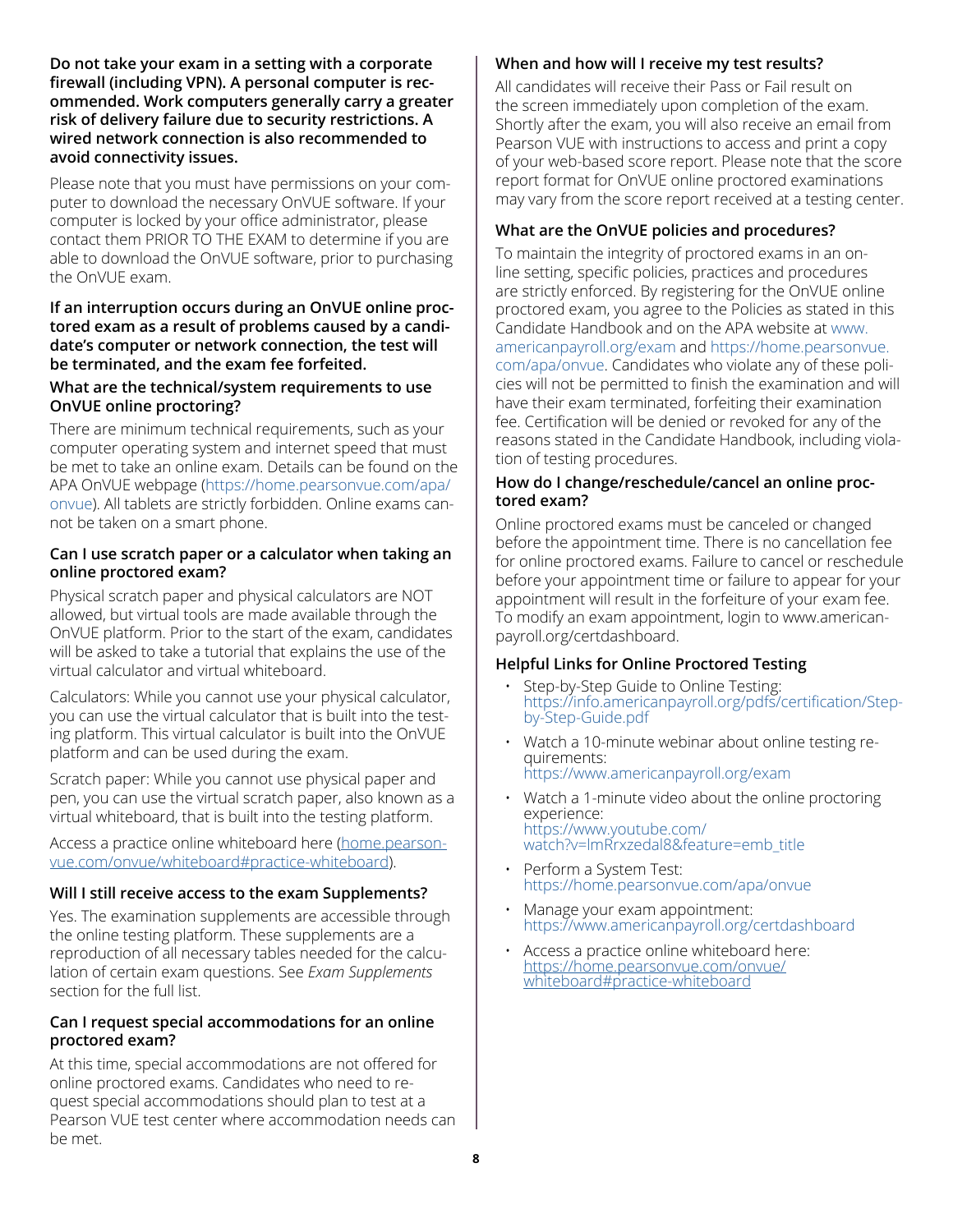#### <span id="page-11-0"></span>**SPECIAL EXAM REQUESTS**

#### **NON-SATURDAY EXAMS**

Candidates who for religious reasons cannot take the CPP examination that is offered at a testing center only on Saturdays may request a non-Saturday examination date. Requests must be made **at least ten (10) days before** the desired examination date. Such a request must be made in writing on official stationery by the candidate's religious advisor and faxed to (610) 617-9397 or mailed to:

#### **Pearson VUE Attention: Global Accessibility & Disability Services 5601 Green Valley Drive Bloomington, MN 55437**

Non-Saturday examinations are available only on a pre-arranged basis.

#### **ADA ACCOMMODATIONS**

All accommodation requests must be submitted **at least ten (10) days PRIOR** to scheduling an examination (failure to do so may result in cancellation fees; see *Cancellation and Rescheduling*). Pearson VUE complies with the provisions of the Americans with Disabilities Act as amended. The purpose of accommodations is to provide candidates with full access to the test. Accommodations are not a guarantee of improved performance or test completion. Pearson VUE provides reasonable and appropriate accommodations to individuals with documented disabilities who demonstrate a need for accommodations.

Test accommodations may include things such as:

- A separate testing room
- Extra testing time
- A Reader or Recorder, for individuals with mobility or vision impairments and who cannot read or write on their own

Test accommodations are individualized and considered on a case-by-case basis. All candidates who are requesting accommodations because of a disability must provide appropriate documentation of their condition and how it is expected to affect their ability to take the test under standard conditions. This may include:

- Supporting documentation from the professional who diagnosed the condition, including the credentials that qualify the professional to make this diagnosis
- A description of past accommodations the candidate has received

To begin, go to [pearsonvue.com/accommodations](http://pearsonvue.com/accommodations)*,*  and then select your test program sponsor from the alphabetized list. Candidates who have additional questions concerning test accommodations may contact the ADA Coordinator by emailing [accommodationspearsonvue@pearson.com](mailto:accommodationspearsonvue%40pearson.com?subject=).

At this time, special accommodations are not offered for online proctored exams. Candidates who need to request special accommodations should plan to test at a Pearson VUE test center where accommodation needs can be met.

### **ATTAINMENT OF CERTIFICATION**

If an examinee passes the CPP Examination and accepts the APA Code of Ethics (see *APA Code of Ethics*), they will be entitled to order a certificate and lapel pin, claim a digital badge, and use the designation "CPP" (Certified Payroll Professional) after their name. **If a CPP previously attained the Fundamental Payroll Certification (FPC), only the CPP designation may be used and recertified.** New CPPs will receive email notification of how to obtain a CPP certificate and lapel pin and claim their digital badge.

To learn more about how to share your achievement, visit: [https://www.americanpayroll.org/education-certification/](https://www.americanpayroll.org/education-certification/certification/certified-payroll-professional-(cpp)#scribes) [certification/certified-payroll-professional-\(cpp\)#scribes](https://www.americanpayroll.org/education-certification/certification/certified-payroll-professional-(cpp)#scribes)

#### **DENIAL OR REVOCATION OF CERTIFICATION\***

Certification will be denied or revoked for any of the following reasons:

- $\cdot$  Falsification of an application
- Misrepresentation
- Violation of testing procedures
- Failure to pass the examination
- Nonconformity to the APA Code of Ethics
- Failure to provide required documentation and/or fees for recertification
- Conviction of a crime punishable by imprisonment for more than one year

**\*Note:** Denials or revocations of certification may be appealed to the APA Certification Board's CPP Committee and the Certification Review Panel.

#### **APA MEMBERSHIP**

**APA membership is not required to attain the CPP designation.** However, Recertification Credit Hours for APA Professional Membership are granted to certified members. See *Recertification Credit Hours for APA Professional Membership*.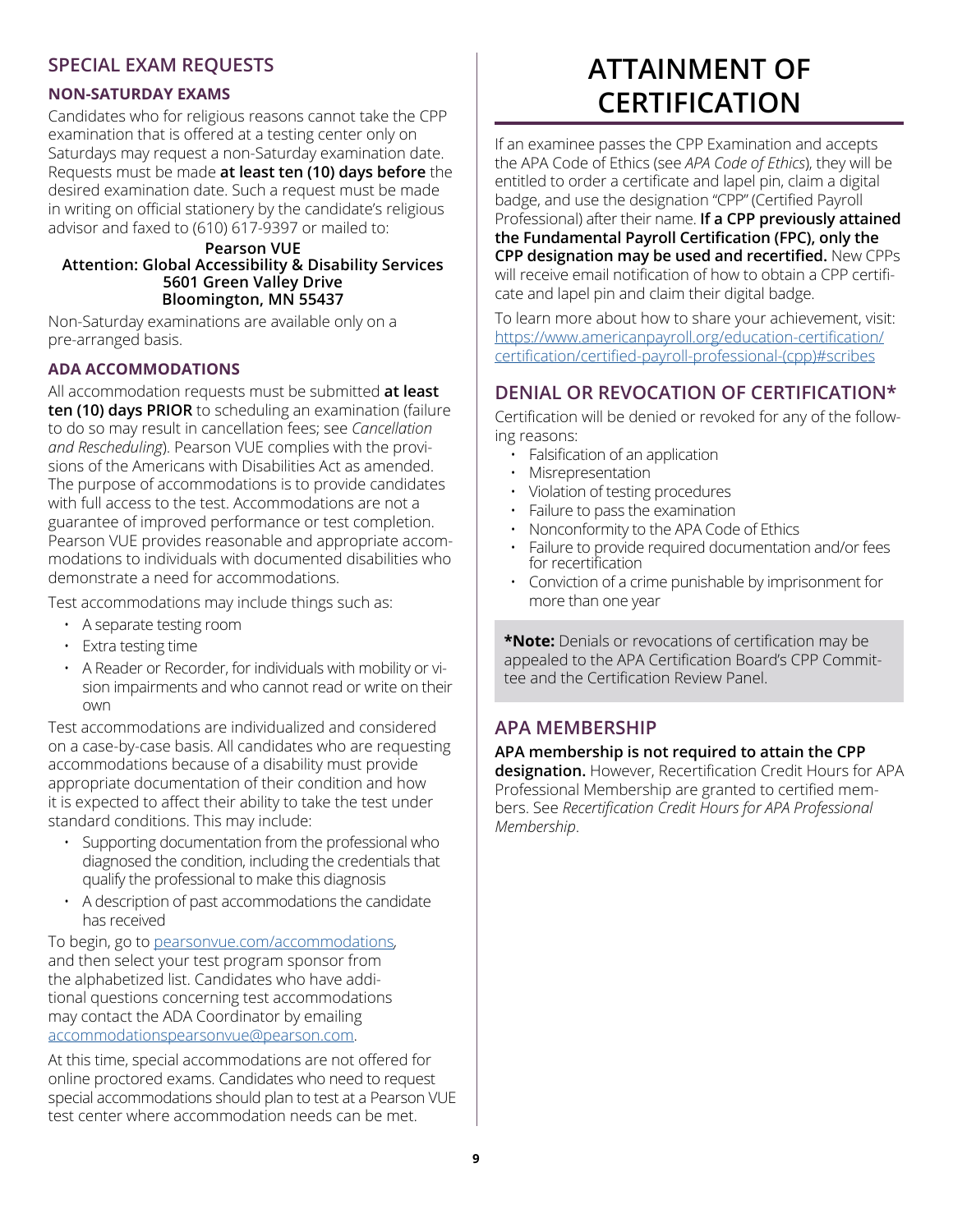### **EXAM DAY**

#### **WHAT TO BRING**

#### **REQUIRED MATERIALS**

All candidates are required to bring identification that is deemed acceptable, as listed under *Acceptable Forms of Candidate Identification*, on the day of examination along with the following items listed below.

Candidates **must** bring the following to the testing center on examination day:

- Two forms of identification (as listed below)
- Proof of name change (if your name has changed since the time of reservation) in the form of a marriage certificate, etc.
- Military candidates must present their military ID to enter military testing locations

**Note:** If candidates do not bring the required items, they will be denied admission to the examination, will be considered absent, and will forfeit the examination fee.

#### **ACCEPTABLE FORMS OF CANDIDATE IDENTI-FICATION**

Candidates must present **two (2)** forms of current signature identification. The primary identification must be government issued and photo bearing with a signature, and the secondary identification must contain a valid signature. Both the primary and the secondary ID's must be original documents; copies are not accepted. Any identification not in English is acceptable as long as the candidate is testing in the country where the identification was originally issued. The name on the reservation **must match** the name on the ID's provided (see chart below)*.* **If the reservation and ID's do not match, the candidate will be turned away and will forfeit the examination fee.** (Middle names are not required, but legal first and last name must match the IDs provided.)

| <b>NAME ON REGISTRA-</b><br><b>TION</b> | <b>NAME ON ID</b>   | <b>ACCEPT-</b><br><b>ABLE</b> |
|-----------------------------------------|---------------------|-------------------------------|
| Sally Smith-Sample                      | Sally Smith         | Yes                           |
| Sally Smith                             | Sally Sample        | <b>No</b>                     |
| I. P. Doe                               | John P. Doe         | <b>No</b>                     |
| Jack Doe                                | John Doe            | <b>No</b>                     |
| David T. Johnson                        | David Tyler Johnson | Yes                           |
| David Johnson                           | David Tyler Johnson | Yes                           |

If your identification does not fall under any of these examples and you are unsure if it will be allowed, please contact Pearson VUE at:

<http://www.pearsonvue.com/apa/contact>

#### **PRIMARY ID (WITH PHOTOGRAPH AND SIGNATURE, NOT EXPIRED)**

- Government-issued Driver's License
- U.S. Department of State Driver's License
- U.S. Learner's Permit (plastic card only with photo and signature)
- National/State/Country Identification Card
- Passport (from country of residence)
- Passport card (from country of residence)
- Military ID
- Military ID for spouses and dependents
- Permanent Resident Card or Alien Registration Card (Green Card)

#### **SECONDARY ID (WITH SIGNATURE, NOT EXPIRED)**

- U.S. Social Security Card
- Debit (ATM) or Credit Card
- Any form of ID on the Primary ID list

If the ID presented has an embedded signature that is not visible (microchip), or is difficult or impossible to read, the candidate must present another form of identification from the primary or secondary list that contains a visible signature.

**Pearson VUE does not recognize grace periods.** For example, if a candidate's driver's license expired yesterday and the state allows a 30-day grace period for renewing the ID, the ID is considered to be expired.

#### **SUGGESTED MATERIALS**

- For examinations at a test center, it is recommended but not required to bring a battery operated, silent calculator, as detailed under *Electronic Devices*. A calculator may be available upon request at the test center.
- For online proctored examinations, physical scratch paper and physical calculators **are not allowed**, but virtual tools are made available through the OnVUE platform.
- Direct Translation Only Dictionaries that do not include definitions are permitted in the testing centers only, but not during online proctored testing.

#### **EXAM PROCEDURES**

**Candidates should report to the testing center or check-in for the online proctored exams at least 30 minutes before the scheduled examination time.** Candidates must first check in with the test administrator and present identification and other required items. For security purposes, Pearson VUE will capture each candidate's digital signature, photograph, and palm vein recognition (if used at the local test center) upon check-in.

Prior to the exam, candidates are required to review and sign a *Candidate Rules Agreement*. If a candidate does not comply with the *Candidate Rules Agreement* and/or is suspected of cheating or tampering with the examination, the candidate will be reported as such, and the appropriate action will be taken. The examination fee will not be refunded, the exam may be determined invalid, and/or the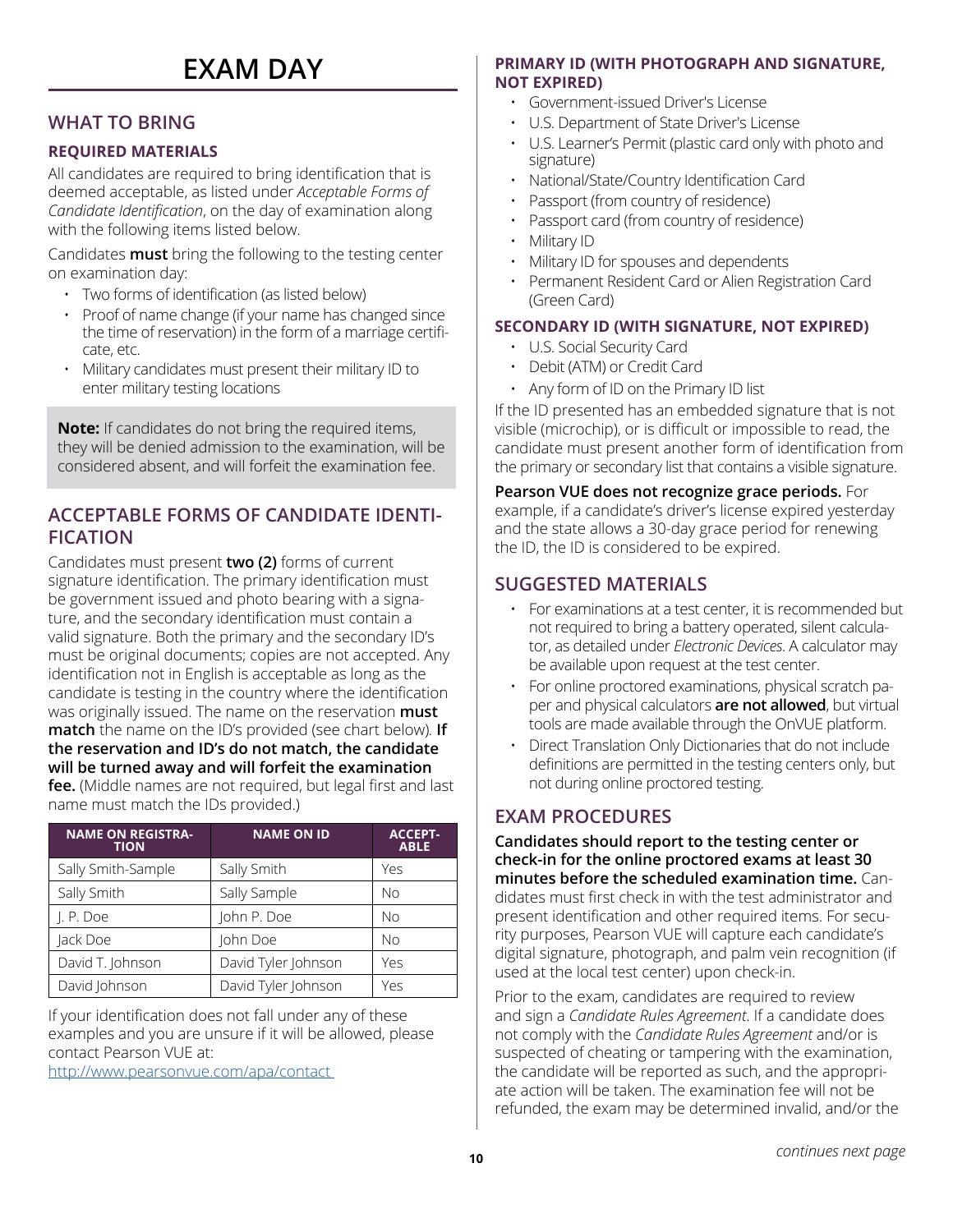<span id="page-13-0"></span>APA may take further action such as denial or revocation of certification.

**Examinations are administered electronically, and include a brief tutorial on the examination computer, allowing time to become familiar with the electronic supplements containing the tables needed to complete the exam.** The time spent during check-in and on this tutorial will not reduce the four (4) hours allotted for the examination. The examination administrators will answer questions during check-in and tutorial, but be aware that they are not familiar with the content of the examination nor with APA's certification requirements, and therefore will not give advice regarding either one. **Pearson VUE administers numerous other exams so please be aware that other candidates testing may not be taking an APA examination and their exam time will vary.**

Candidates may begin the examination once familiar with the examination software. The examination begins the moment the first question is displayed on the screen. Four (4) hours are allotted to take the examination, after which the examination software will automatically turn off. Be sure to read all the text on the computer screen thoroughly so as not to end the exam prematurely. **Candidates who prematurely end their exam are not entitled to a refund or to retake the exam without paying the exam fee again.** Once the exam is finished, alert the administrator. The examination will be scored immediately, and candidates will see their exam results immediately on the screen. Test Center candidates will receive an official score report on-site, prior to leaving the test center. Online proctored exam candidates will be able to print their official score report within 24 hours after the examination.

#### **WEATHER DELAYS AND CANCELLATIONS**

If severe weather or other disaster causes the testing center to be inaccessible or unsafe, the examination may be delayed or cancelled. Candidates will be notified directly by Pearson VUE in the event of delays and cancellations during severe weather.

Candidates may reschedule an examination cancelled due to bad weather or other disaster as soon as the testing center becomes available and without additional charge by calling Pearson VUE at the appropriate Customer Service number.

#### **TESTING POLICIES**

The following policies are observed at each testing center and online proctored examinations. **Candidates who violate any of these policies will not be permitted to finish the examination and will be dismissed from the test center/online exam, forfeiting their examination fee.**

#### **STUDY AIDS**

• Candidates may **not** have valuables or personal belongings such as wallets, purses, firearms or other weapons, hats, bags, coats, books, electronic devices, or notes or other reference materials, other than calculators (see *Electronic Devices* below), in the examination area.

- Most, but not all, testing centers have a secured storage area. **However, Pearson VUE and the APA are not responsible for lost, stolen, or misplaced personal items.**
- Candidates may **not** bring a pen or writing tool to the examination.
- Test center candidates may receive scratch paper and pen/pencil, which will be collected at the end of the examination.
- Online proctored exams, are not allowed physical scratch paper and physical calculators, but virtual tools are made available through the exam software.
- Candidates must store all personal items in a secure area as indicated by the administrator, or another secure area outside the testing area preferred by the candidate.
- All electronic devices must be turned off before storing them in a secure area. **The testing center is not responsible for lost, stolen, or misplaced personal items.**
- Earplugs are available at each testing center. Please ask for them before the examination begins. Ear plugs and headphones are not allowed during online proctored examinations.
- To complete some exam questions, an electronic Examination Supplement will be available within the exam software.

#### **ELECTRONIC DEVICES**

- **• Test Centers ONLY:** Candidates are encouraged, but not required, to use a calculator during the examination. Candidates may bring their own calculator or request one from the Test Center Administrator. The calculator must be a silent, non-printing, battery- or solar-powered calculator. **Programmable calculators or calculators with alphabetic key pads from A-Z are not acceptable and will be confiscated.** Calculators may not be shared with other candidates. Calculator malfunctions are not grounds for requesting extra time or challenging examination results. Battery-operated calculators are recommended, since lighting at the testing centers may not be bright enough to activate solar calculators. (If needed, extra batteries may be stored in the lockers.)
- **• Online Proctored exams ONLY:** Physical scratch paper and physical calculators are NOT allowed, but virtual tools are made available through the exam software. Prior to the start of the exam, candidates will be asked to take a tutorial that explains the use of the virtual calculator and virtual whiteboard.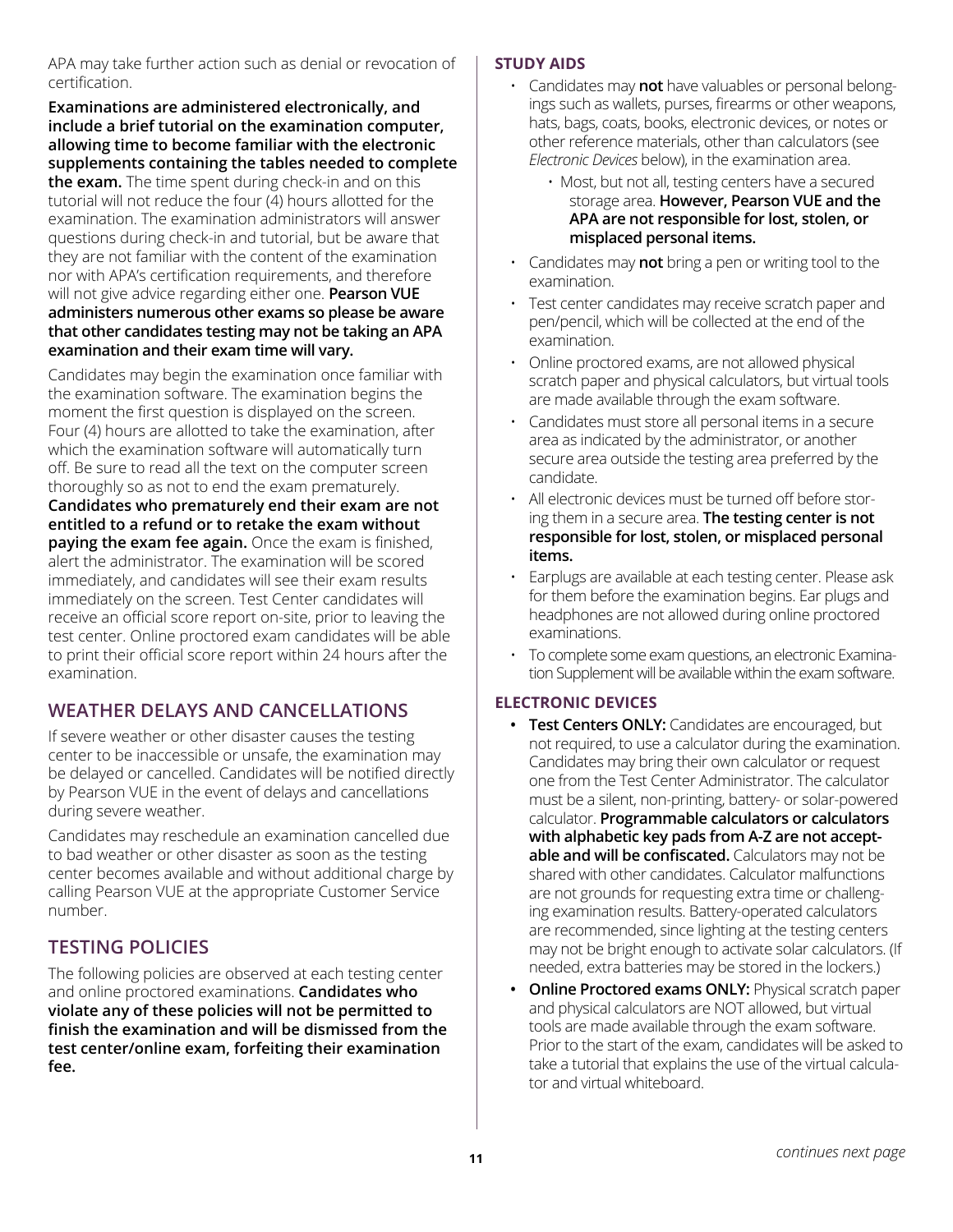<span id="page-14-0"></span>• Candidates may **not** bring smartphones, tablets, iPods, or any other electronic or communication devices into the examination area. If you observe an examinee using any of these during the examination, immediately inform the administrator.

#### **INDIVIDUAL BREAKS**

- **• Test Centers ONLY:** No group breaks are scheduled during the examination. Candidates will be permitted to take individual breaks at the administrator's discretion, but **no additional time will be allotted to complete the examination** (the clock will not stop during a break). If candidates are permitted by the administrator to leave the examination room for a break, they will be escorted while outside of the examination room. Candidates may not take any examination materials with them, and must not speak with anyone while on break. If a candidate fails to follow this policy, they will be denied re-admittance and will forfeit all fees paid, and the candidate's examination will not be scored.
- **• Online Proctored exams ONLY:** Online proctored exams are divided into two sections. Candidates will have a timed 10-minute break once they complete section one of the exam. There will be a clock to countdown the break time. Candidates must return to the exam before the break time ends. Unscheduled breaks are not allowed during the exam for any reason. Candidates understand and agree that, if they leave the view of the webcam or leave the room (with the exception of the scheduled 10-minute break), the exam will be invalidated, and they will not be allowed to resume the exam, and will forfeit all exam fees.

#### **CHEATING AND SECURITY**

- If candidates give help to or receive help from anyone during the examination, they will have their examinations terminated immediately. Their examination will not be scored, fees will not be refunded, and candidates will be required to re-apply and re-submit all applicable fees before they may retake the examination. Test center candidates will be asked to return all examination materials and leave the exam area immediately.
- Candidates may **not** write on examination materials (such as scratch paper and markers, or digital whiteboard) until **after** the software tutorial has been completed **and** the first question on the exam is displayed. If you write on your examination materials before the examination begins, alert the administrator to provide a new set of materials.
- Please note that all examination questions and materials are copyrighted by and are the property of the APA. Consequently, any distribution of the examination content or materials through any form of reproduction, or through oral or written communication, is strictly prohibited.
- Pearson VUE and/or APA reserves the right not to score an examination if there is an incident that involves a breach in security or cheating. **Candidates violating**

#### **these policies may not retake the exam within the same testing window.**

#### **PROPER ATTIRE**

- At test centers, while every attempt is made to provide a comfortable testing environment, the heating and cooling systems sometimes may not function properly. Consider taking a sweater (Note: Hooded sweaters, coats, and other garments are not allowed) on the day of the scheduled examination. Only in extreme cases will examinations be cancelled as a result of heating or cooling problems.
- Be prepared to show or remove any and/or all jewelry upon request by the Test Administrator during the check-in process.
- Wear comfortable clothing to the examination. Business attire is not required. Tight clothing is not comfortable and restricts the ability to be relaxed.
- Head scarves and other head and hair coverings are not allowed, except as part of required religious garments.

#### **EATING/DRINKING/SMOKING**

• Eating, drinking, chewing gum, smoking, and/or making noise that creates a disturbance for other candidates is prohibited during the exam.

#### **GUESTS/VISITORS**

• No guests, visitors, pets, or children are allowed in the exam area.

#### **HELPFUL HINTS FOR REDUCING TESTING ANXIETY**

The most difficult aspect of taking the Certified Payroll Professional Examination is dealing with the anxiety associated with test-taking. The key to success when taking an examination is relaxation. Below are some helpful hints for reducing anxiety and creating a relaxed testing atmosphere.

- **• Know the location of the testing center,** and, if possible, locate the testing center no later than the day before the scheduled examination. Online proctored test candidates should perform the system check and review all technical requirements no later than the day before the scheduled exam.
- **• Candidates should be well rested** on the day of the examination. Do not stay up late studying the night before the examination. Last-minute cramming will only increase anxiety and result in confusion. If possible, limit the amount of time spent studying the night before the examination.
- **• Practice with your calculator** before the examination. Use it at work and while studying. Your calculator should be battery-powered, so make sure it has fresh batteries.
- **• Practice with the digital whiteboard** before the examination. Online proctored test candidates should practice with the digital whiteboard [\(https://home.pearsonvue.](https://home.pearsonvue.com/onvue/whiteboard) [com/onvue/whiteboard](https://home.pearsonvue.com/onvue/whiteboard)).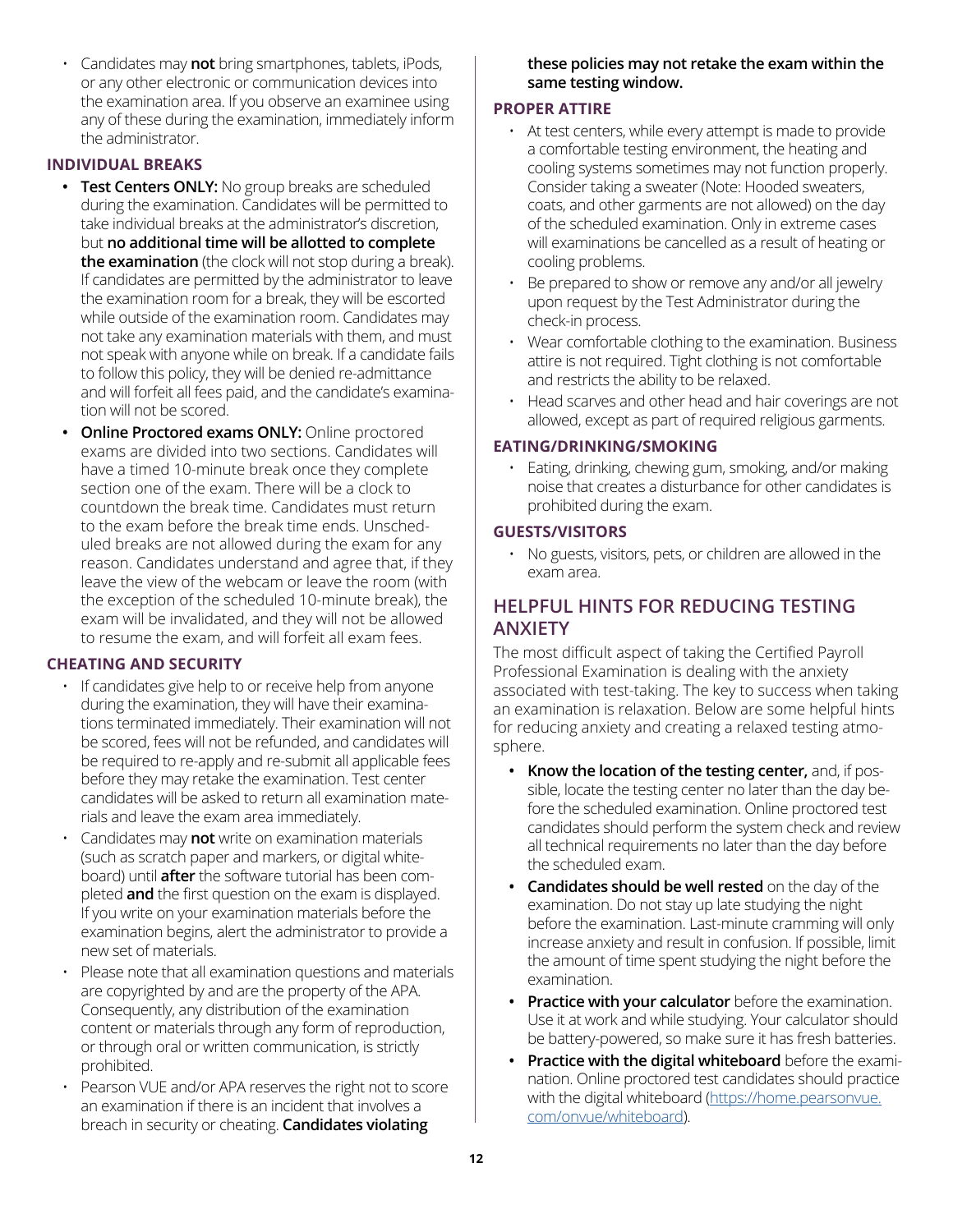#### <span id="page-15-0"></span>**TEST TAKING TIPS**

- **• Before beginning the examination,** be sure you are comfortable with using the computer for an electronic examination. Feel free to ask the administrator any questions before the examination begins.
- **• Read the examination tutorial and instructions** presented prior to the start of the exam. Pay close attention on how to retrieve the exam supplements within the software.
- **• Read each examination question carefully.** Be careful of questions that use words such as BEST, NOT, AL-WAYS, NEVER, MUST, and EXCEPT.
- **• Answer all questions.** Passing or failing the examination is based on the number of questions answered correctly, so it is to your benefit to answer all questions. It is better to provide an answer that you think is correct than to leave a question blank. If a question(s) stumps you, answer the question to the best of your ability and then mark it for review and go to the next question. After completing the remaining questions, go back and review the marked question(s). The exam software tutorial will explain how to use the mark for review feature. **Manage your time.** Be aware of the time remaining while taking the examination and do not spend an excessive amount of time on any single question. The testing software will display the time remaining.
- **• If there is time, re-check your calculations.** Each question requiring calculation will have incorrect answers that can be derived by using an incorrect method. Write the steps you have taken in deriving the calculations using the scratch paper or digital whiteboard for your review.
- **• Verify all answers to gross-up questions.**

### **CANCELLATION AND RESCHEDULING**

#### **ABSENCE/LATENESS POLICY**

Candidates unable to attend a scheduled examination may be excused for one of the following reasons:

- Illness (yours, or that of an immediate family member)
- Death in the immediate family
- Disabling traffic accident
- Court appearance or jury duty
- Military duty
- Weather emergency

Candidates must submit written verification and supporting documentation for excused absences to Pearson VUE **within fourteen (14) calendar days** of the original examination date. If candidates are otherwise absent from or late to an examination, and have not provided proper notice (see *Change/Cancel Policy*), candidates will forfeit the **entire examination fee.** Written verification and support-ing documentation can be emailed to [CaseAttachment@](mailto:CaseAttachment%40Pearson.com?subject=) [Pearson.com](mailto:CaseAttachment%40Pearson.com?subject=). **Only documentation via email will be accepted.**

#### **CHANGE/CANCEL POLICY**

Do NOT contact Pearson VUE's local testing center. All test center candidates must telephone Pearson VUE or go to [www.pearsonvue.com/apa](http://www.pearsonvue.com/apa) at least **96 hours** before the scheduled examination date to change or cancel a reservation. Changed reservations with proper notice may be transferred to a new reservation (within the current testing window for the Northern Americas region). **Candidates will forfeit the entire examination fee and be considered a no-show if the change or cancel request is received less than 96 hours from the exam reservation date and time.**

Candidates who **cancel** an exam at least 96 hours and up to 30 days before their exam reservation will incur a nonrefundable cancellation fee of \$50 USD, paid to Pearson VUE. Cancellations that occur more than thirty (30) calendar days prior to an exam reservation are not subject to additional fees. Please note that there is no fee to change a reservation during this same period.

Note: The Pearson VUE chat option on the Pearson VUE website cannot be used to reschedule or cancel an exam.

Online proctored exams must be canceled or changed before the appointment time. There is no cancellation fee for online proctored exams. Failure to cancel or reschedule before your appointment time or failure to appear for your appointment will result in the forfeiture of your exam fee. To modify an exam appointment, login to [www.american](http://www.americanpayroll.org/certdashboard)[payroll.org/certdashboard.](http://www.americanpayroll.org/certdashboard)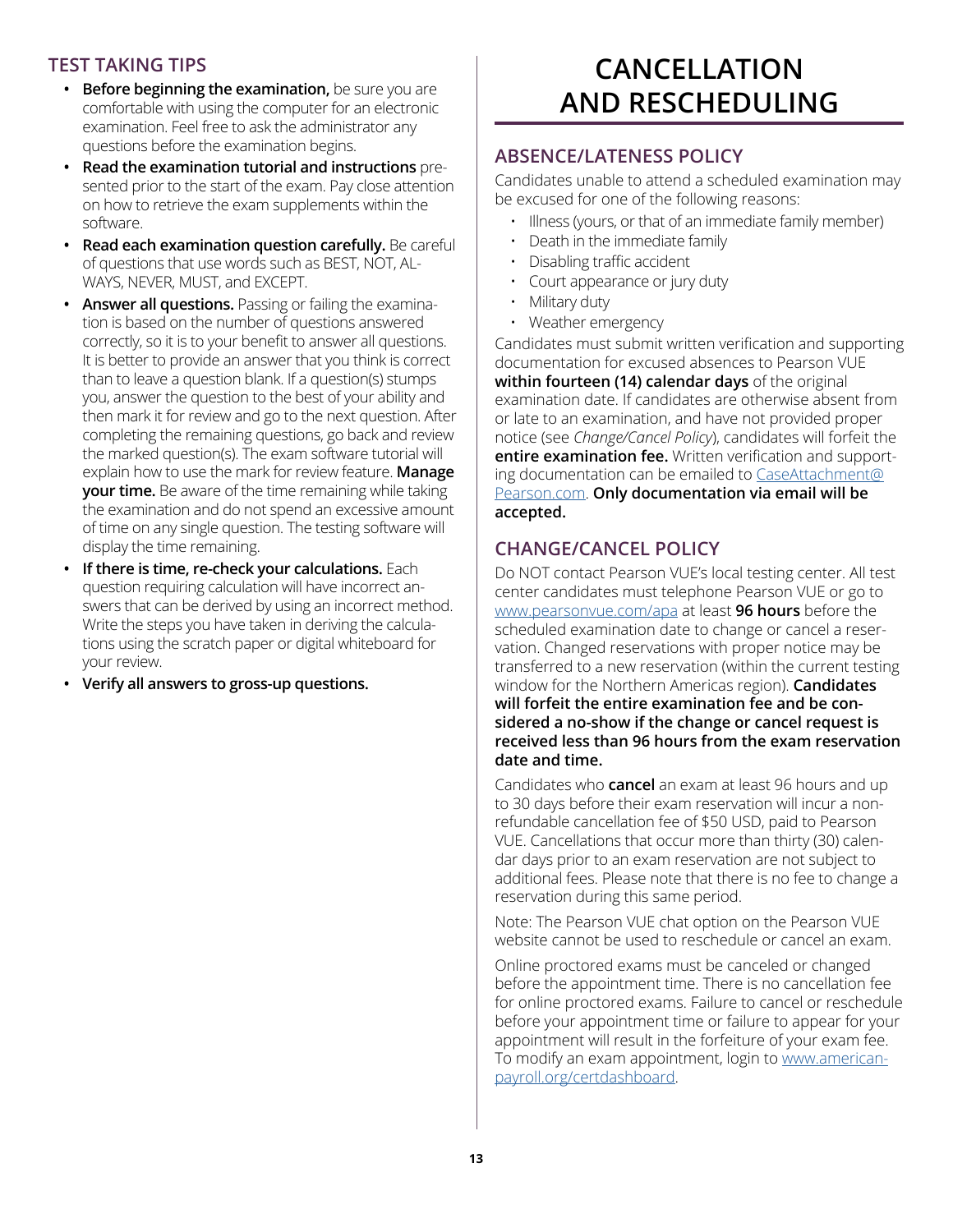#### <span id="page-16-0"></span>**REFUNDS**

Examination fees are fully refundable only if the candidate cancels the reservation with proper notice (96 hours or more before the date of the scheduled exam).

**Note:** The cancellation fee will apply to exams cancelled at least 96 hours and up to 30 days before the exam reservation and is a separate transaction from the refund.

Examination refunds should be made by calling APA Customer Service at (210) 224-6406. A refund form will be required to process the refund. A customer service representative can provide the form. If the exam had been scheduled and then cancelled, be sure to provide the Pearson VUE appointment cancellation confirmation and receipt showing the paid cancellation fee. Refunds that are approved will be made in the original form of payment.

#### **RETAKING THE EXAM**

#### **NORTHERN AMERICAS REGION/ONLINE PROCTORED**

Candidates may retake the CPP Examination as often as necessary, but only once in each testing window at a Pearson VUE testing center or online proctored. For example, those who fail an examination in Spring 2021 must wait until Fall 2021 to retest.

To retake the examination, you must pay for a new exam at [www.americanpayroll.org/cpp](http://www.americanpayroll.org/cpp) before making a new exam reservation.

Candidates have the option to obtain additional training at one of APA's Learning Centers by completing APA's Payroll 201: Payroll Administration Certificate Program and then retake the exam **before** the next testing window. To register for this course and retake the exam, see *APA Learning Center Exam*. Candidates who have failed the CPP examination at an APA Learning Center are eligible to retake the examination at a Pearson VUE testing center or online proctored during the current or a future testing window. A candidate may only take the CPP exam twice during an exam year.

#### **EMEA, APAC, SOUTHERN AMERICAS, AND MILITARY**

Candidates may retake the CPP Examination six (6) months following the date of the most recent exam date. This restriction is in place to allow candidates ample time to pursue additional study/training in preparation to retake the examination. To retake the examination you must pay for a new exam at [www.americanpayroll.org/cpp](http://www.americanpayroll.org/cpp) before making a new exam reservation, in addition to meeting all eligibility requirements.

### **AFTER THE EXAM**

#### **EXAM RESULTS**

Examination results are strictly confidential. All candidates will receive their score report (see below for details) upon completion of the exam at the testing center. Examination results will be reported only to the examinee and the APA. Examinees should direct all questions about examination results in writing to APA's Certification Department. To maintain examination security, **examination questions and answers cannot be made available for review.** Neither Pearson VUE nor the APA will provide a list of the questions answered incorrectly or correctly. The only information available regarding performance is provided on the examinee's score report.

#### **UNDERSTANDING THE SCORE REPORT**

Our exam vendor, Pearson VUE, follows careful procedures to ensure score reports are correct.

The score report informs you whether you passed or failed, and a failing score report will highlight the proficiency level on each of the content areas (domains) covered on the exam. A scaled score of 300 is required to pass. If you receive a scaled score of 300 or higher the score report will indicate that you have passed; otherwise it will indicate that you failed. If you pass, you will be told how to login to APA's website to share your accomplishment with others in your organization. If you fail, your performance by content area will show which area(s) your performance indicates that you are less than proficient, which area(s) you are moderately proficient, and which area(s) you are proficient. This information combined with the number of items in each domain can be used to help you prepare to retake the exam.

#### **NOTIFICATION OF CERTIFICATION**

Within a week after the exam date, the APA will notify via email examinees who successfully completed the examination and will inform them how to order a CPP certificate and lapel pin and claim their digital badge.

#### **CONSENT TO PUBLISH**

By applying to take the Certified Payroll Professional (CPP) Examination, you acknowledge that APA reserves the right to publish the name, city, and state of residence of candidates passing the CPP examination in APA publications, on the APA website, the online Directory of Certificants, and elsewhere, and APA reserves the right to use the examination results for its use and purposes as may be determined.

If you have questions or concerns with regard to this notice, contact the APA's Certification Department.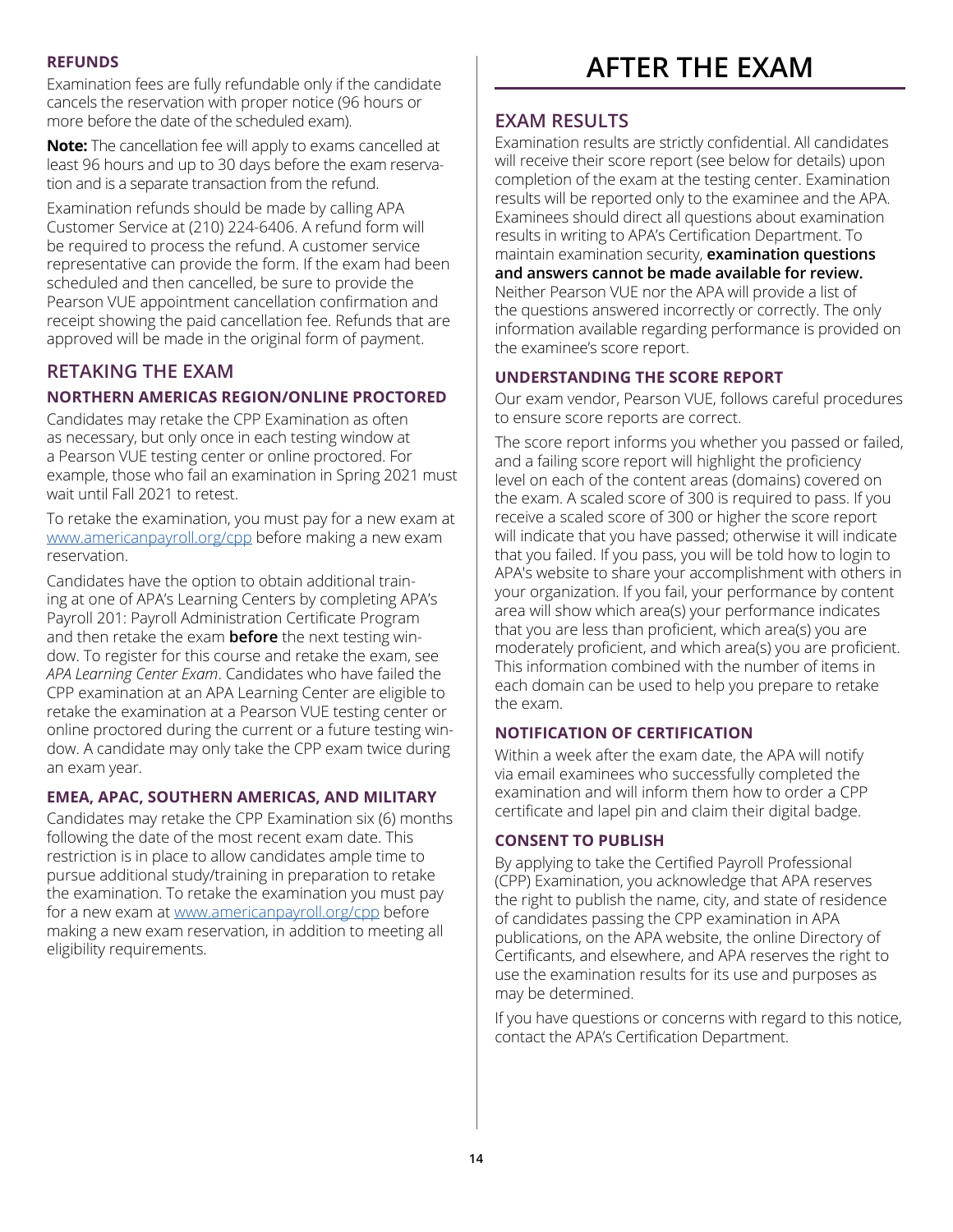#### <span id="page-17-0"></span>**COLLEGE CREDIT FOR PASSING YOUR EXAMINATION**

Upon successful completion of the CPP Examination, CPPs may be eligible to receive up to ten (10) undergraduate college credits as recommended by the American Council on Education's Credit-by-Examination Program.

CPPs wishing to determine their eligibility for college credit should contact the American Council on Education at (866) 205-6267 or [www.acenet.edu/transcripts](http://www.acenet.edu/transcripts)**.**

#### **APA TRANSCRIPT**

APA Transcripts can be requested in lieu of certificate(s) of completion for education originating directly from the American Payroll Association (not including APA local chapters and/or third-parties). Transcripts for all APA national courses, seminars, and conferences attended within the current recertification period (5 years for CPP), will be provided free of charge for APA members and upon submission of \$20 online payment for non-members. More information can be found at [www.americanpayroll.org/cpp](http://www.americanpayroll.org/cpp) or by contacting APA Customer Service at (210) 224-6406.

Please allow two (2) weeks for processing. APA will provide transcripts via email. If you need to update your contact information, please call Customer Service at (210) 224- 6406 or email [apa@americanpayroll.org](mailto:apa%40americanpayroll.org?subject=).

**Note:** The online recertification log automatically populates all of your completed APA National education hours (see *Recertification*).

#### **DUPLICATE SCORE REPORTS**

To order a duplicate score report, please contact Pearson VUE at (800) 470-8757 (or the appropriate number for your region).

### **RECERTIFICATION**

#### **THE RECERTIFICATION PERIOD**

The CPP Certification is valid for five (5) full calendar years following the year in which certification was most recently obtained. For example, certifications awarded in 2021 will expire on December 31, 2026. In order to maintain certification, current CPPs may recertify by meeting the Continuing Education requirements or by retaking and passing the CPP examination during the fifth year of their certification period. CPPs that retake and pass the examination will retain their original certification date in APA's records. Allow 10-12 weeks for processing before contacting APA's Certification Department.

#### **RECERTIFICATION BY CONTINUING EDUCATION**

CPP continuing education credits are tracked as Recertification Credit Hours (RCHs). One (1) RCH is defined as 60 minutes of educational time. To recertify via continuing education, a CPP must accrue, over the five-year recertification period, a minimum of 120 qualifying and approved RCHs.

RCHs can be earned by participating as an attendee or facilitator in most of the seminars or programs designed and administered by APA national, APA's Approved Provider or RCH Chapter program, or by an accredited college or university.

**Note:** Starting in 2019, APA no longer accepts unapproved provider courses toward recertification. For more information, go to:<https://bit.ly/3JPCf89>

The APA awards RCHs, continuing education units (CEUs) and continuing professional education (CPE) credits for most of its live and web-based seminars and programs. RCHs are awarded only for Fundamental Payroll Certification (FPC) and Certified Payroll Professional (CPP) credential holders. CEUs and CPE credits are awarded to those holding other certifications and/or licenses, such as Certified Public Accountants.

A CPP may attend **pre-approved** educational activities offered by Approved Providers, APA Chapters, APA national, and accredited colleges and universities.

Attendance as a participant or facilitator in an approved payroll-related course qualifies only once per applicable year corresponding to the tax year tested.

All programs presented by organizations other than APA national should be pre-approved by APA prior to submission toward recertification.

Accredited college/university semester or quarter credits must be converted to RCHs for the purpose of logging recertification information.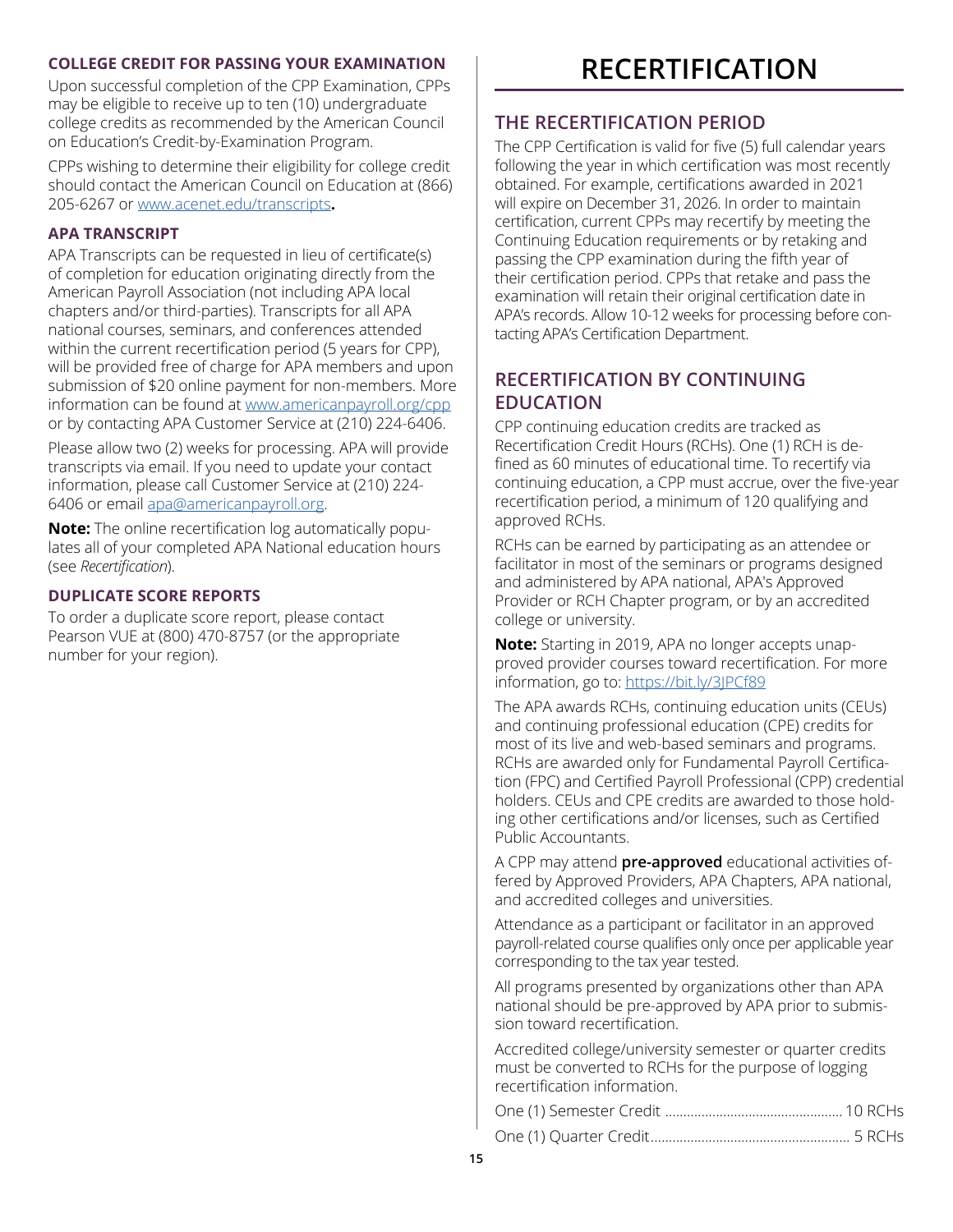#### **RECERTIFICATION CREDIT HOURS FOR APA PROFESSIONAL MEMBERSHIP**

All national-level APA members will be granted three (3) Recertification Credit Hours (RCHs) per year for being a member in good standing. **RCHs will be awarded at the end of the APA member's membership year based on anniversary date and will be applied in-full to the year awarded.** Partial credit(s) will not be awarded for a membership term of less than one full year. Please contact Customer Service at (210) 224-6406 or [apa@american](mailto:apa%40americanpayroll.org?subject=)[payroll.org](mailto:apa%40americanpayroll.org?subject=) for further information regarding this member benefit.

#### **DETERMINING IF CONTINUING EDUCATION MEETS APA REQUIREMENTS FOR RECERTIFICATION**

The following checklist will assist in determining if continuing education programs meet APA's standards in qualifying for CPP recertification. For a program to qualify toward recertification, you must be able to answer YES to all of the following questions:

- Does the content of the program fall within the Content Outline for the Certified Payroll Professional (CPP) Examination?
- Is the program approved through APA national, APA's Approved Provider or RCH Chapter program, or is offered by an accredited college or university?
- Does the content of the program fall within the definition of payroll industry: production, reporting, accounting, systems, taxation, administration, education/consulting?
- Is the program geared toward professionals in the field of payroll? For example, a program entitled "Stress Management" would need further evaluation to determine if the subject matter specifically targets the types of stress payroll professionals encounter on the job (e.g., tackling year-end, dealing with tax protestors, or angry employees)
- Was the program attended during the applicable recertification period?
- Do you have proof of attendance? See "Mandatory Audit" for details about supporting documentation.

#### **RECERTIFICATION PROCESS**

CPP designees MUST read and abide by the [Recertification](https://www.americanpayroll.org/education-certification/recertification/recertification-guidelines)  [Guidelines](https://www.americanpayroll.org/education-certification/recertification/recertification-guidelines) ([https://www.americanpayroll.org/recertifica](https://www.americanpayroll.org/recertification)[tion](https://www.americanpayroll.org/recertification)) on APA's website.

Login with your APA username and password to access the online Recertification Log here ([www.americanpayroll.org/](http://www.americanpayroll.org/recertlog) [recertlog](http://www.americanpayroll.org/recertlog)) and begin recording your RCHs. Each field must contain the appropriate information that pertains to each of the educational activities you enter. Below is a description of each field and how it should be filled out: To begin, click on the "Add Class" button to create a new entry and enter information for an RCH-qualifying event.

- **• Completion Date:** This should be the date on which a qualifying educational program was completed.
- **• Program Title:** This is the title or name of the specific qualifying educational program attended as a participant and/or instructor during the recertification period.
- **• Course Code:** If the event you attended was delivered through an APA Approved Provider or APA Local Chapter, enter the course code listed on the certificate of completion.
- **• Content Category:** This field indicates the payroll content area that is within the FPC or CPP Exam Content Outline.
- **• Sub-Category:** This field indicates the payroll content area that is within the FPC or CPP Knowledge, Skills, and Abilities (KSAs).
- **• Issuing Organization:** Enter the name of the organization, company, Chapter, college, university, or any other body that offered the specified educational event.
- **• Proof of Completion:** Select the type of document provided as proof for completing the event.

The recertification log must be submitted to the APA at the end of the recertification period. Do **not** include proof of attendance with your original submission. Only those selected for Audit are required to submit proof of attendance. In the event of an audit, the CPP will be notified and required to produce all supporting documentation.

#### **On the online recertification log, manually enter the three (3) Recertification Credit Hours (RCHs) per year for being a national-level APA member in good standing. The APA will verify your membership year based on anniversary date.**

As a courtesy, the APA will send all CPPs an advance notice, via email, of their renewal due date during springtime of the year in which they are scheduled to recertify. A second email notice, including payment information and instructions, will be sent in the fall of the year in which CPPs are scheduled to recertify. **It is the CPP's responsibility to know when their certification expires.** Therefore, CPPs do not have to wait for the email notification to submit their recertification log timely.

In the event of a reinstatement or extenuating circumstances which prevent the CPP certificant from submitting the Recertification Log online, the certificant must submit the paper [Recertification Log](http://info.americanpayroll.org/pdfs/certification/CPP-log.pdf) to [recert@americanpayroll.](http://recert@americanpayroll.org) [org.](http://recert@americanpayroll.org)

**To ensure accurate and timely delivery of recertification information, via email, it is the responsibility of each CPP to update their profile (except for name changes) on the APA website before notification deadlines. To obtain login information or to change your name, contact APA's Customer Service Department at** [apa@americanpayroll.org](mailto:apa%40americanpayroll.org?subject=) **or by phone at (210) 224-6406.**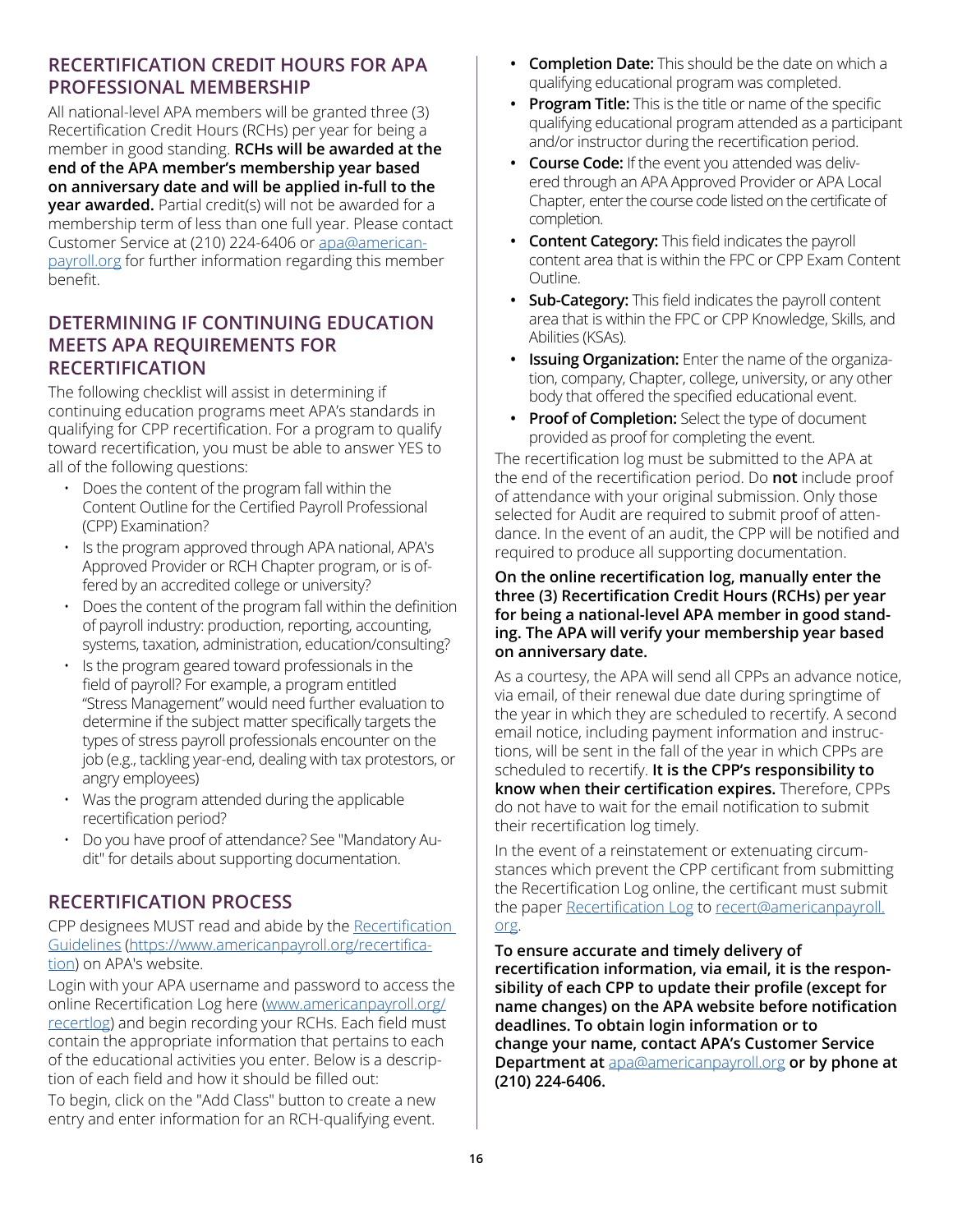#### **RECERTIFICATION FEE**

A recertification fee of \$150 is required. The recertification fee can be paid online at [www.americanpayroll.org/recertifi](http://www.americanpayroll.org/recertification)[cation](http://www.americanpayroll.org/recertification) or by contacting APA's Customer Service department at (210) 224-6406. If both the recertification log and fee are not received, the APA cannot process the recertification request. All recertification fees are **non-refundable.** In the event of an audit, the CPP will be required to produce all supporting documentation.

#### **VERIFICATION STATEMENT FOR RECERTIFICATION THROUGH CONTINUING EDUCATION**

CPPs recertifying through continuing education must read, agree to, sign, and date the following statement (this statement is included in the online recertification process):

I, the undersigned CPP, do attest that I have attended the courses listed in this Recertification Log. I understand that the American Payroll Association has the authority to audit any documents upon request. I am aware that any falsification of information will lead to the revocation of my CPP designation. I understand that non-qualifying courses will be deleted causing my RCHs to decrease. Upon verification of my program log and having met the minimum required number of qualifying RCHs, I will receive an email to order my new CPP certificate. I understand that it is my responsibility to download the new recertification log to begin recording training that has been approved for RCHs for the next recertification period. I understand that the recertification and applicable late and reinstatement fees are non-refundable.

#### **MANDATORY AUDIT**

Ten percent of recertifying CPPs are randomly selected for an audit. All selected CPPs will receive official notice from APA with detailed instructions for the audit process. If selected for audit, in addition to the program log and recertification fee, **all copies of supporting documentation proving** program attendance **must** be submitted to APA's Certification Department for review. Failure to submit adequate proof of attendance will result in denial of CPP recertification.

The following do **not** prove attendance and therefore should not be submitted with your audit materials. In addition, educational activities for which only these materials are submitted will not be counted towards total Recertification Credit Hours:

- 1. Proof of paid or unpaid registration for training
- 2. Email confirmation of registration
- 3. PowerPoint presentations or course materials of any kind
- 4. Course agendas
- 5. Course outlines
- 6. Brochure covers

#### **LATE RECERTIFICATION SUBMISSIONS**

Recertification logs and/or fees received on or after February 15 and any time prior to June 1 of the year following your "valid through" date will be assessed a late fee of \$25. This fee is in addition to the regular recertification fee of \$150 and is **non-refundable.**

#### **DESIGNATION REINSTATEMENTS**

CPPs whose recertification logs and/or fees are received more than five (5) months late (between June 1 and December 31 of the year following your "valid through" date) will need to request that their designation be reinstated. Recertification logs submitted by those seeking reinstatement must be accompanied by **proof of attendance** at educational offerings listed on the recertification log and a \$60 reinstatement fee. The reinstatement fee is in addition to both the late fee and the regular recertification fee and is **non-refundable.** After the reinstatement period has passed, candidates must retake the exam.

CPP certificants who are in the reinstatement period, must submit the paper [Recertification Log](http://info.americanpayroll.org/pdfs/certification/CPP-log.pdf) to [recert@american](mailto:recert%40americanpayroll.org?subject=)[payroll.org.](mailto:recert%40americanpayroll.org?subject=)

**Recertification related fees are subject to change without notice.**

#### **RECERTIFICATION BY EXAMINATION**

CPPs choosing to recertify by examination must pass the CPP Examination during the fifth year of their most recent certification (e.g., those with an expiration date of December 31, 2022 must pass the CPP exam in 2022). The employment and training eligibility requirements do not apply to candidates for recertification by exam. If a CPP's certification has expired, the recertification policies are not applicable, and the former CPP must meet all eligibility requirements before retaking the examination. Recertifying by examination ensures the retention of the CPP's original certification date. The certification status of applicants taking the examination for recertification will be verified by the APA. After successfully completing the exam, recertifying CPPs will receive, via email, instructions for completing an online recertification log and ordering their replacement certificate.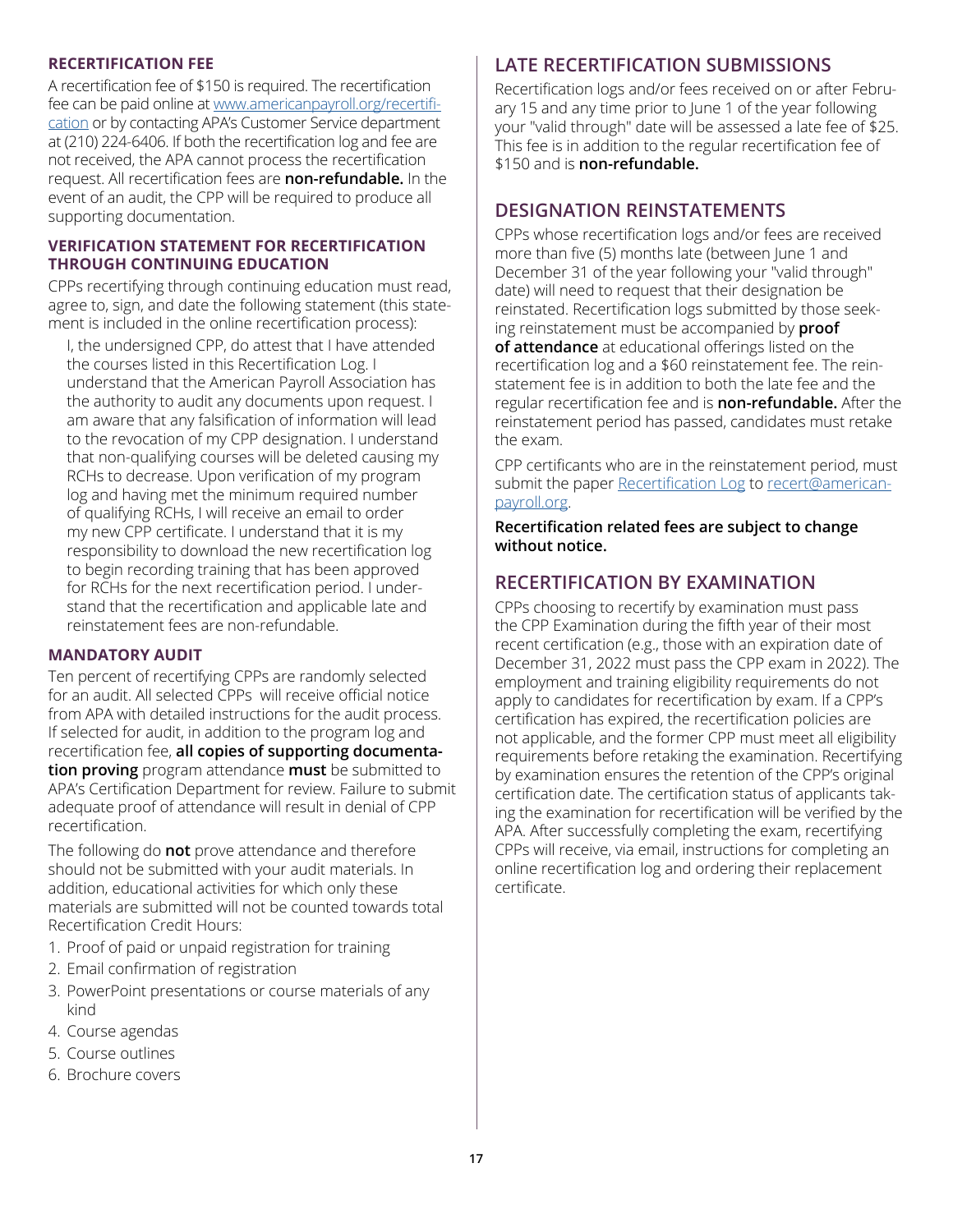### **CPP EXAM CONTENT OUTLINE**

This informational outline reflects the subject matter tested on the CPP Examination.

<span id="page-20-0"></span>For a complete list of the Knowledge, Skills, and Abilities (KSAs) tested on the CPP examination, visit [www.americanpayroll.org/certification](http://www.americanpayroll.org/certification)**.**

#### **CPP CERTIFICATION EXAMINATION OUTLINE**

#### **The below Content Outline is effective as of September 14, 2019:**

#### **I. CORE PAYROLL CONCEPTS............................24%**

- A. Worker Status
- B. Fair Labor Standards Act
- C. Employment Taxes
- D. Employee Benefits
- E. Employee/Employer Forms
- F. Professional Responsibility
- G. Methods and Timing of Pay

#### **II. COMPLIANCE/RESEARCH AND RESOURCES.16%**

- A. Escheatment
- B. Legislative and Regulatory Requirements
- C. Reporting
- D. Record Retention
- E. Penalties
- F. Global
- G. Multi-state Taxation / Reporting

**III. CALCULATION OF THE PAYCHECK................20%**

- A. Compensation/Benefits
- B. Fringe Benefits
- C. Involuntary Deductions/Taxes
- D. Voluntary Deductions
- D. Employer Taxes and Contributions
- E. Total Payroll
- **IV. PAYROLL PROCESS AND SUPPORTING SYSTEMS AND ADMINISTRATION .................12%**
	- A. Maintain Master File Components
	- B. Concepts and Functionalities
	- C. Business Continuity Plan
	- D. Technology Evaluation
	- E. Upgrade/Implementation Knowledge
	- F. System Maintenance/Updates
	- G. System/Project Implementations

#### **V. PAYROLL ADMINISTRATION AND MANAGEMENT ...............................................10%**

- A. Policies and Procedures
- B. Management Skills and Practices
- C. Customer Service and Communication
- D. Staffing, Employee Development, and Core Competencies

#### **VI. AUDITS ............................................................9%**

- A. Internal Controls
- B. Payroll System Controls
- C. Accounting System Controls
- D. Audit Policies and Procedures
- E. Third Party Controls

#### **VII. ACCOUNTING .................................................9%**

- A. Financial Reporting
- B. Accounting Principles
- C. Payroll Journal Entry
- D. Account Reconciliation

Visit [www.americanpayroll.org/cpp](http://www.americanpayroll.org/cpp) for a complete list of the Knowledge, Skills, and Abilities (KSAs).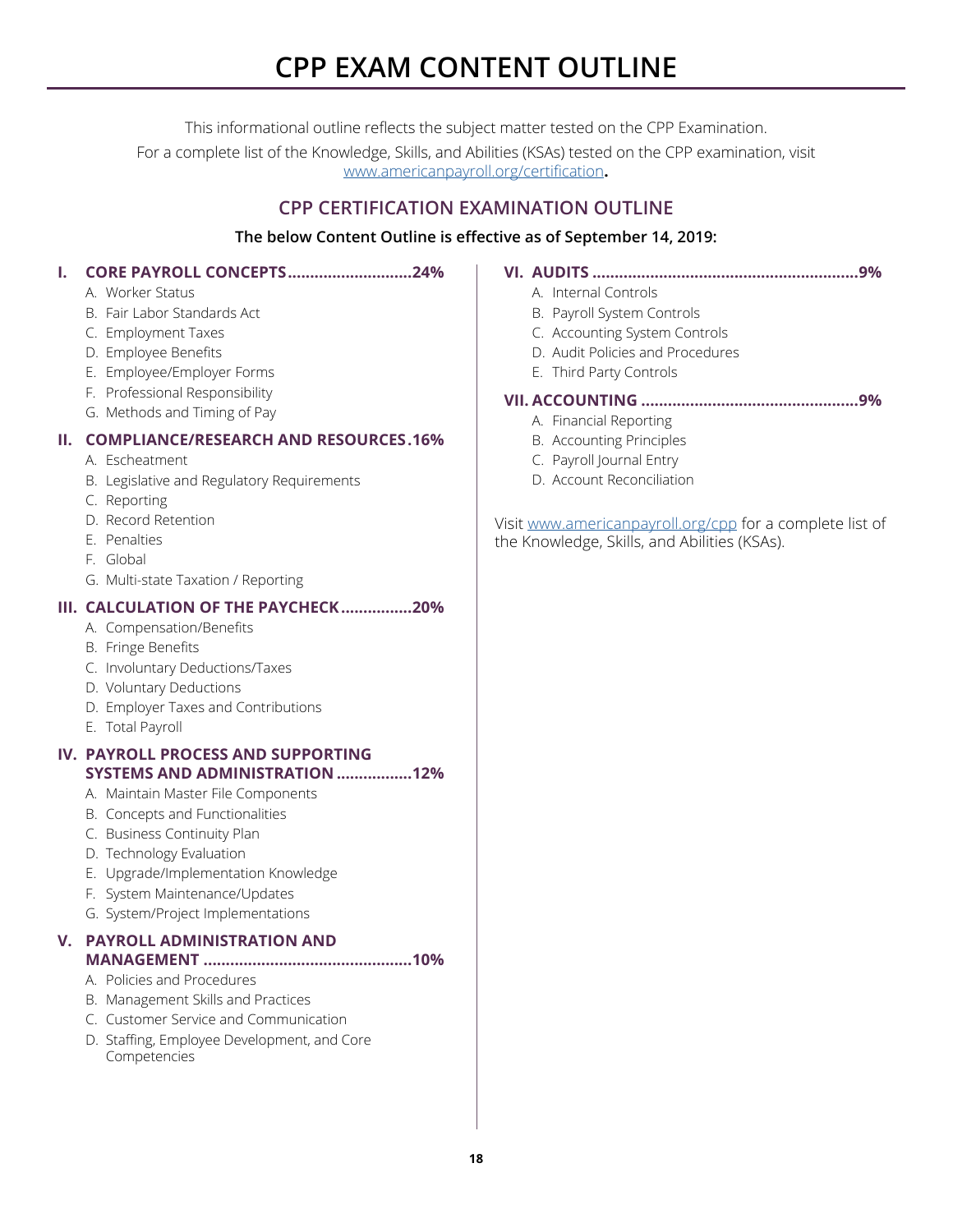<span id="page-21-0"></span>APA's Learning Paths provide a plan for the successful preparation for the CPP exam. The CPP Learning Path can be accessed at: [www.americanpayroll.org/course-conf/learning-paths](http://www.americanpayroll.org/course-conf/learning-paths)

A number of study aids are available for candidates of the CPP Examination. **No one source should be considered the only basis for preparation.** All candidates should use a number of references to ensure a wide diversity of information. The following list is not to be considered a complete list of all materials or courses available for use in preparing for the CPP Examination.

#### **APA EDUCATION**

- **(Instructor-guided and/or electronic)**
	- Information found on the education page of APA's website at [https://www.americanpayroll.org/education](https://www.americanpayroll.org/education-certification/courses-seminars)[certification/courses-seminars](https://www.americanpayroll.org/education-certification/courses-seminars)
	- PayTrain® (self-study or instructor-guided)
	- Payroll Practice Essentials (virtual or instructor-guided)
	- Intermediate Payroll Concepts
	- Advanced Payroll Concepts
	- Implementing Payroll Best Practices
	- Payroll Systems Selection and Implementation
	- Strategic Leadership Certificate Program
	- Strategic Payroll Practices
	- Payroll 101: Foundations of Payroll Certificate Program
	- Payroll 201: Payroll Administration Certificate Program
	- Pay Train® College and University Program
	- Certified Payroll Professional Boot Camp: Virtual Classroom

#### **APA PUBLICATIONS**

- Information found on the publications page of the APA's website at [www.americanpayroll.org/publication-2](http://www.americanpayroll.org/publication-2)
- The Payroll Source®
- Basic Guide to Payroll
- The Guide to Successful Electronic Payments

#### **OTHER PUBLICATIONS**

- Bloomberg's BNA's *Payroll Library*
- Thomson Reuters' *Payroll Guide and Checkpoint*
- Thomson Reuters' *Principles of Payroll Administration*
- Customer Service for Dummies, by Karen Leland and Keith Bailey
- Human Resources Kit for Dummies, by Max Messmer
- Accounting for Dummies, by John A. Tracey
- People, by Arthur R. Pell
- CCH, a Wolters Kluwer business' *Payroll Management Guide*

#### **DEPARTMENT OF LABOR, WAGE AND HOUR DIVISION PUBLICATIONS:**

To obtain these publications, call (866) 487-9243

- Fact Sheet #23: Overtime Pay Requirements of the FLSA - [www.dol.gov/whd/regs/compliance/whdfs23.pdf](http://www.dol.gov/whd/regs/compliance/whdfs23.pdf)
- Fact Sheet #22: Hours Worked Under the FLSA [www.dol.gov/whd/regs/compliance/whdfs22.pdf](http://www.dol.gov/whd/regs/compliance/whdfs22.pdf)
- Fact Sheet #21: Recordkeeping Requirements Under the FLSA -

<https://www.dol.gov/whd/regs/compliance/whdfs21.htm>

• Fact Sheet #17A: Exemption for Executive, Administrative, Professional, Computer & Outside Sales Employees Under the Fair Labor Standards Act (FLSA) [https://www.dol.gov/sites/dolgov/files/WHD/legacy/](https://www.dol.gov/sites/dolgov/files/WHD/legacy/files/fs17a_overview.pdf) [files/fs17a\\_overview.pdf](https://www.dol.gov/sites/dolgov/files/WHD/legacy/files/fs17a_overview.pdf)

#### **INTERNAL REVENUE SERVICE PUBLICATIONS:**

These publications are available on the IRS website and in APA's Resource Library at [www.americanpayroll.org/news](http://www.americanpayroll.org/news-resources/resource-library)[resources/resource-library.](http://www.americanpayroll.org/news-resources/resource-library)

- Circular E, Employer's Tax Guide (#15)
- Employer's Supplemental Tax Guide (#15-A)
- Employer's Tax Guide to Fringe Benefits (#15-B)
- Federal Income Tax Withholding Methods (#15-T)
- Reporting Tip Income (#531)
- Taxable and Nontaxable Income (#525)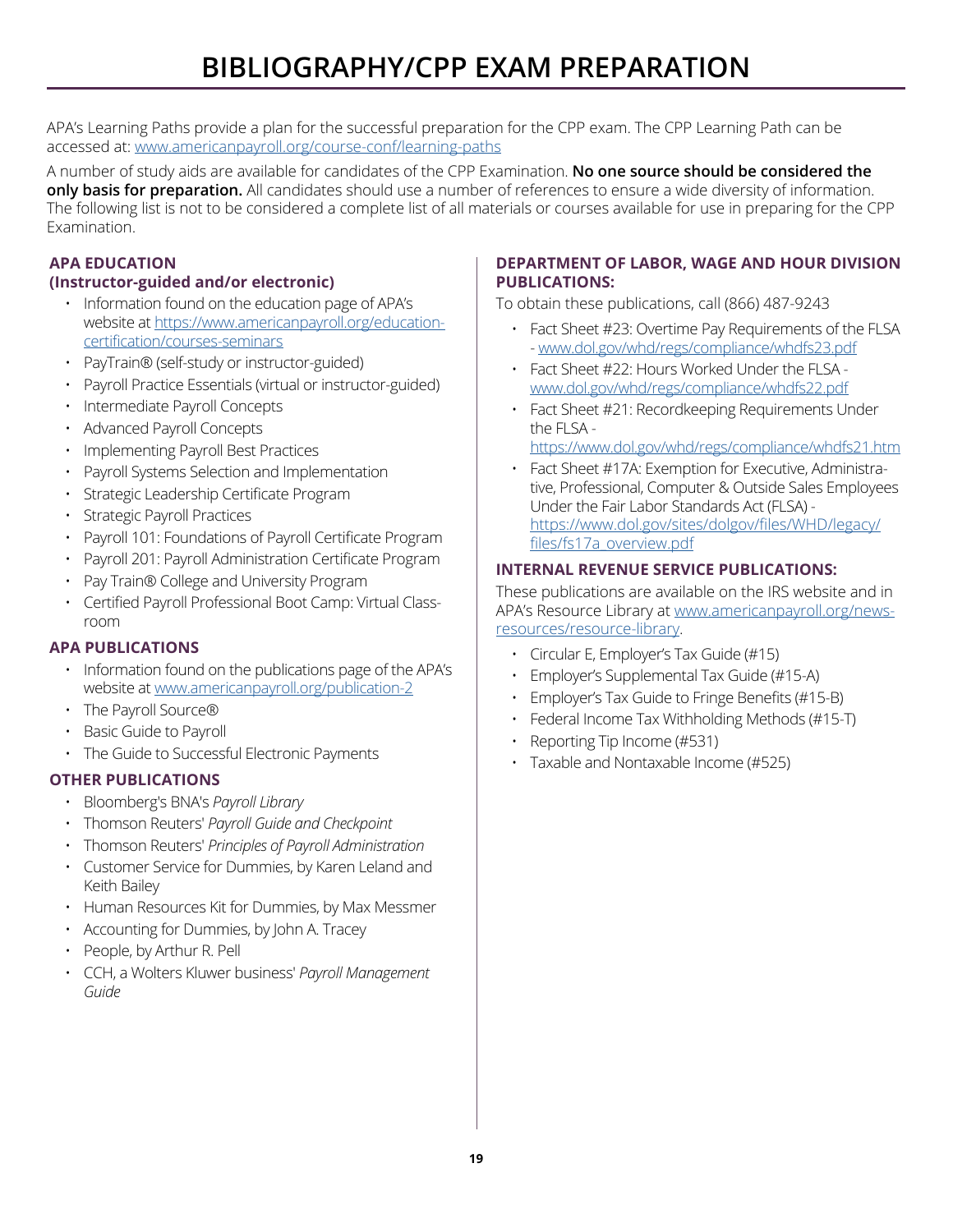### <span id="page-22-0"></span>**SAMPLE CPP EXAM QUESTIONS AND ANSWERS**

#### **1. An employee is provided a parking space on the employer's premises. The FMV of the space is \$200. This is referred to as a:**

- A. De minimis fringe benefit.
- B. Qualified transportation fringe benefit.
- C. No-additional-cost fringe benefit.
- D. Qualified employee discount.

#### **2. A nonexempt employee is paid \$9.50 per hour and recorded the following hours:**

|  |  | Sun Mon Tues Wed Thurs Fri Sat |  |
|--|--|--------------------------------|--|
|  |  | 0 (sick) 10 8 8 8 0            |  |

**Company policy allows pay for sick days at 8 hours per day. Under the FLSA, calculate the employee's gross weekly pay.**

- A. \$323.00
- B. \$399.00
- C. \$408.50
- D. \$418.00

#### **3. What types of wages are excluded when calculating the regular rate?**

- A. Production bonus.
- B. Shift differential.
- C. Paid time not worked.
- D. Premium pay less than one and one-half times the base rate.

#### **4. When setting up a new payroll system, testing is part of:**

- A. RFP preparation.
- B. Needs analysis.
- C. Implementation.
- D. Evaluation.

#### **5. Pre-tax contributions to a cafeteria plan for medical insurance are exempt from:**

- A. Social security, Medicare, FIT, and FUTA only.
- B. Social security, Medicare, and FIT only.
- C. Social security, Medicare, and FUTA only.
- D. FIT and FUTA only.
- **6. In a state that is not credit reduction, an employee's current pay is \$1,300.00. YTD wages are \$5,895.00. Calculate the FUTA tax the employer must accrue if all taxes are paid timely and in full.**
	- A. \$6.63
	- B. \$7.80
	- C. \$66.30
	- D. \$78.00
- **7. Non-employee compensation is not reported to the IRS if the payments are less than:**
	- A. \$600.00 in the calendar year.
	- B. \$600.00 in any 12-month period.
	- C. \$1,000.00 in the calendar year.
	- D. \$1,000.00 in any 12-month period.
- **8. All of the following duties should be included in the job description of a payroll department employee EXCEPT:**
	- A. Data entry of payroll input.
	- B. Reviewing source documents for proper authorization.
	- C. Reconciliation of payroll bank accounts.
	- D. Distribution of payroll-related reports.
- **9. Taxes advanced by an employer on behalf of employees must be recovered from employees by no later than:**
	- A. January 1 of the following year.
	- B. January 31 of the following year.
	- C. March 31 of the following year.
	- D. April 1 of the following year.

#### **10.All of the following accounts are asset accounts EXCEPT:**

- A. Cash.
- B. Accounts receivable.
- C. Inventory.
- D. Accounts payable.

| Answers: |         |         |       |        |
|----------|---------|---------|-------|--------|
| $1 - B$  | $2 - B$ | $3-C$   | 4-C   | $5-A$  |
| $6-A$    | $7-A$   | $8 - C$ | $9-D$ | $10-D$ |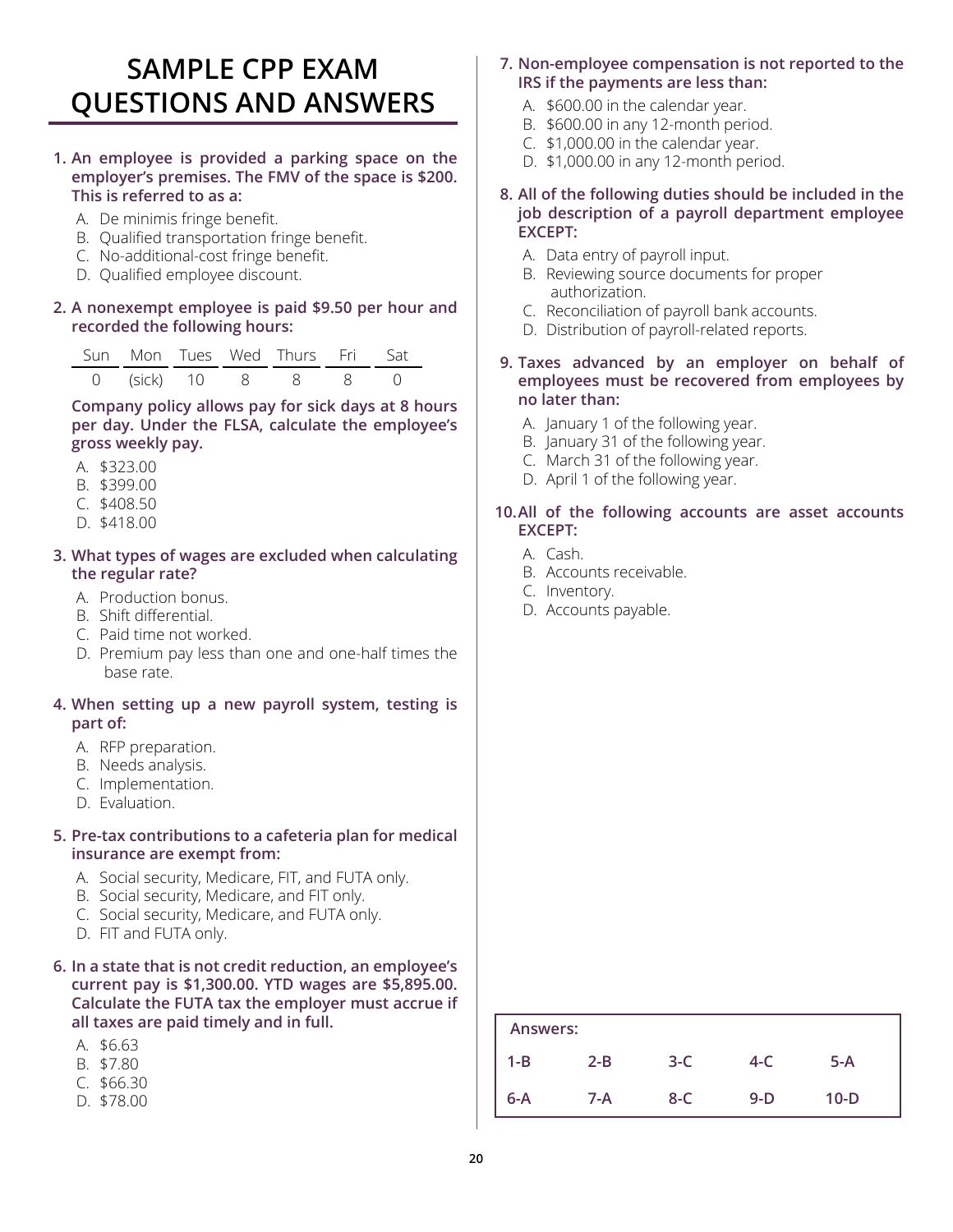### **APA CODE OF ETHICS**

- <span id="page-23-0"></span>1. To be mindful of the personal aspect of the payroll relationship between employer and employee, and to ensure that harmony is maintained through constant concern for the Payroll Professional's fellow employees.
- 2. To strive for perfect compliance, accuracy, and timeliness of all payroll activities.
- 3. To keep abreast of the state of the payroll art with regard to developments in payroll technologies.
- 4. To be current with legislative developments and actions on the part of regulatory bodies, insofar as they affect payroll.
- 5. To maintain the absolute confidentiality of the payroll within the procedures of the employer.
- 6. To refrain from using Association activities for one's personal self-interest or financial gain.
- 7. To take as one's commitment the enhancement of one's professional abilities through the resources of the American Payroll Association.
- 8. To support one's fellow Payroll Professionals, both within and outside one's organization.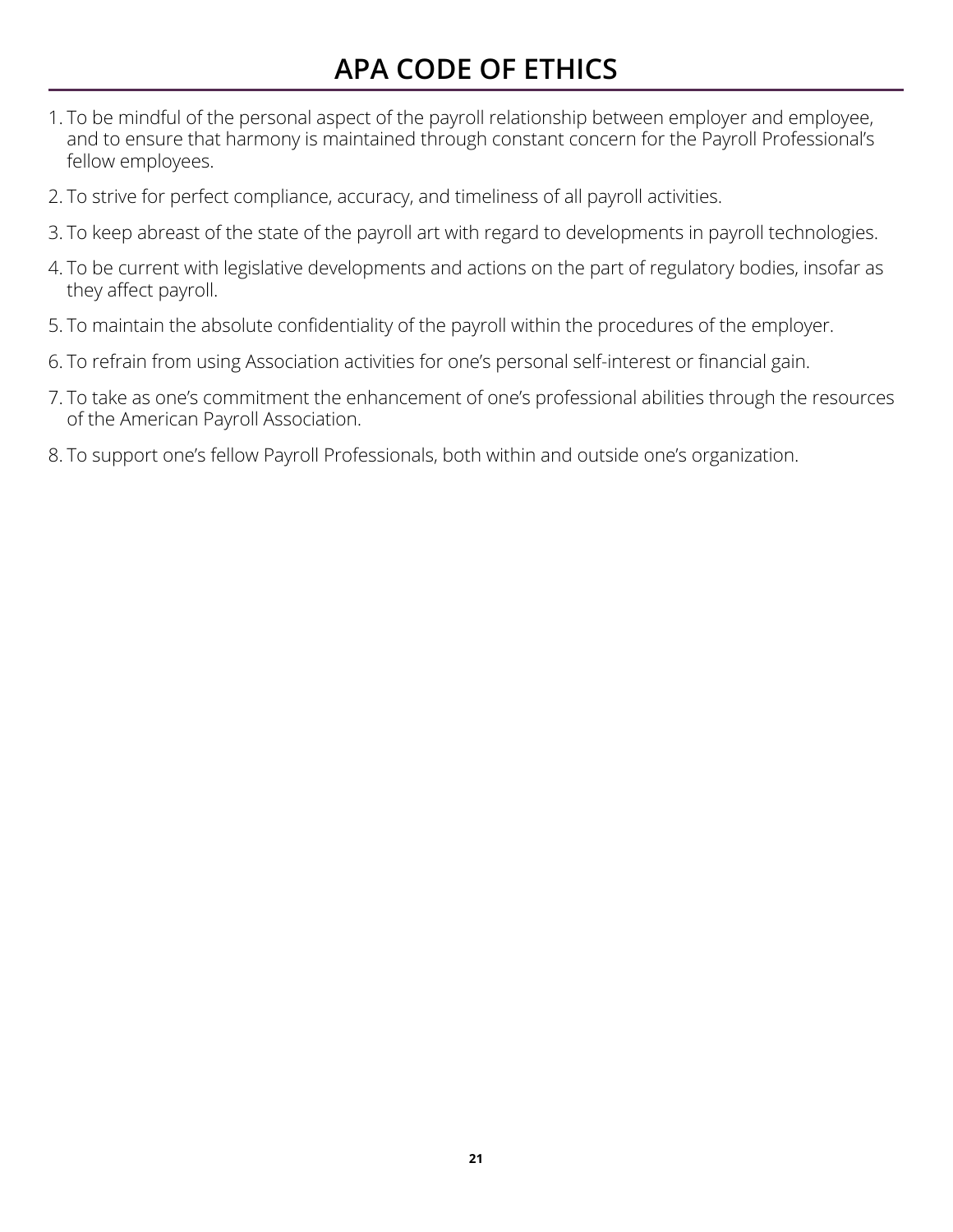<span id="page-24-0"></span>

### **AMERICAN PAYROLL ASSOCIATION APPLICATION FOR CERTIFICATION BY EXAMINATION**

**Applications will not be accepted at the testing center.** Candidates are required to submit this completed form to the APA via Online [\(www.americanpayroll.org/applyforcpp\)](http://www.americanpayroll.org/applyforcpp), email ([apaexam@americanpayroll.org](mailto:apaexam%40americanpayroll.org?subject=)), U.S. mail, or fax (210-224-5814) **BEFORE** making exam reservations. To obtain your APA Identification Number, please contact APA Customer Service at (210) 224-6406 or email [apa@americanpayroll.org](mailto:apa%40americanpayroll.org?subject=).

If paying for exam by credit card, please pay online at [www.americanpayroll.org/cpp](http://www.americanpayroll.org/cpp) after submitting this application. If paying by check, make check payable to APA and mail to:

> American Payroll Association, Attn: Certification Department 660 North Main Avenue, Suite 100 San Antonio, TX 78205

|            | <b>SECTION A: EXAM SELECTION</b>  |                    |                   |                       |
|------------|-----------------------------------|--------------------|-------------------|-----------------------|
| SELECT ONE | <b>REGION</b>                     | <b>EXAM SERIES</b> | <b>MEMBER FEE</b> | <b>NON-MEMBER FEE</b> |
|            | Northern Americas                 | CPP-N America      | \$380.00          | \$550.00              |
|            | APA Learning Centers              | $CPP-I$            | \$380.00          | \$550.00              |
|            | Military                          | CPP-INTL/MILITARY  | \$380.00          | \$550.00              |
|            | EMEA, APAC, and Southern Americas | CPP-INTL/MILITARY  | \$435.00          | \$595.00              |
|            | Online Proctored                  | CPP-Remote         | \$380.00          | \$550.00              |

#### **SECTION B: PERSONAL INFORMATION**

**First and Last Legal Name (as listed on your primary ID):**

| <b>Home Address:</b> |  |
|----------------------|--|
|                      |  |
|                      |  |
|                      |  |
|                      |  |
|                      |  |
|                      |  |
|                      |  |
|                      |  |
|                      |  |

**If recertifying by examination, please check here, and continue to Section D.** (Note: CPPs choosing to recertify by examination must pass the CPP Examination during the fifth year of their most recent certification or recertification.)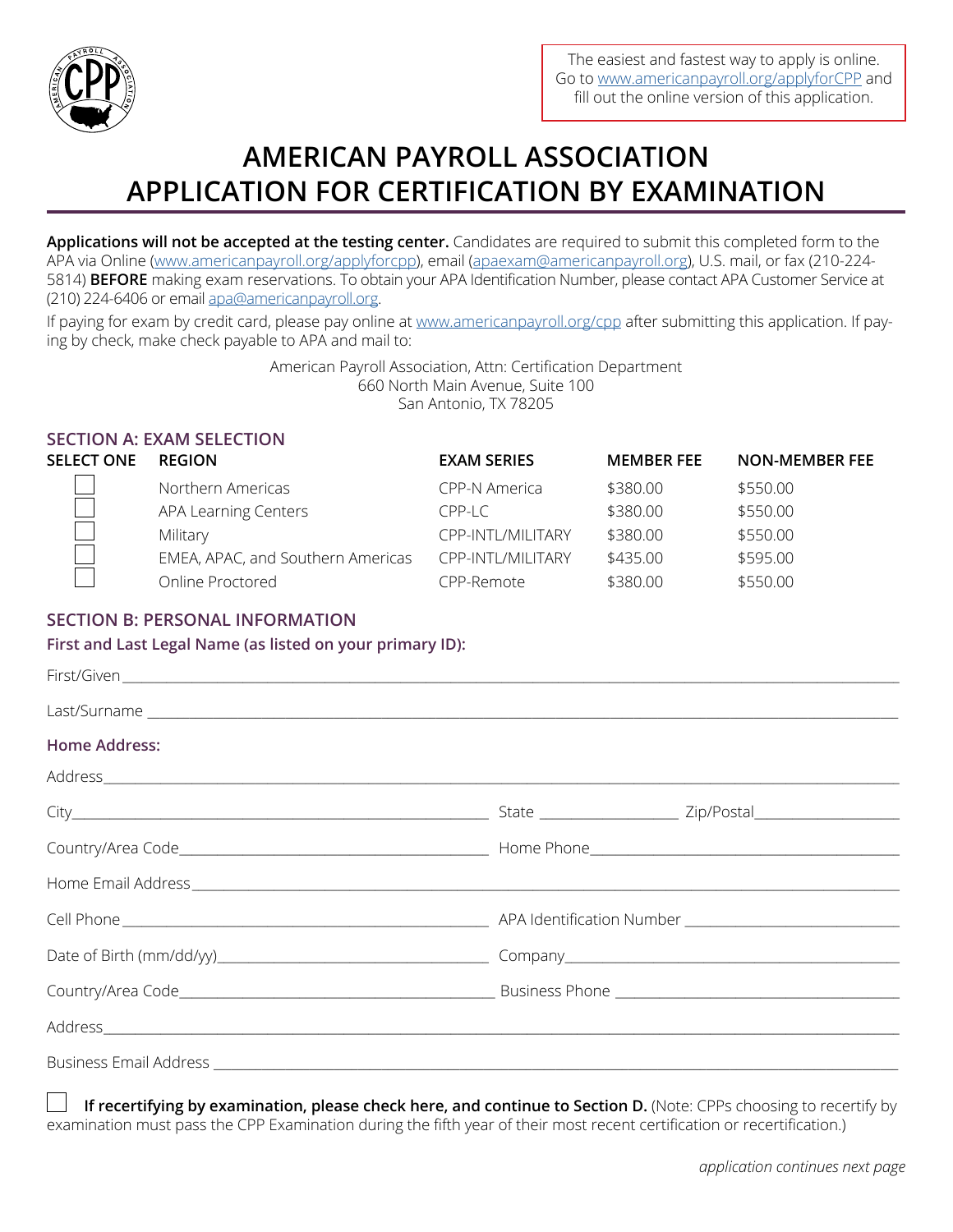#### **SECTION C: EMPLOYER VERIFICATION**

**Note:** This section is to be signed by the applicant's immediate supervisor within payroll or a former payroll supervisor if not currently working in payroll.

*I certify that to the best of my knowledge the information presented herein by the applicant is correct and that this applicant for Payroll Professional Certification is of high professional caliber. I agree to respond should the APA's CPP Committee audit this application.*

*I also certify that this applicant has been practicing payroll: (please check one)*

|                                  | Criterion 1 $\Box$ for a minimum of three (3) years out of the preceding five (5) years from the date of this application                                                                                                                      |
|----------------------------------|------------------------------------------------------------------------------------------------------------------------------------------------------------------------------------------------------------------------------------------------|
| Criterion $2 \Box$               | has completed the required APA courses as listed in the CPP Candidate Handbook all within the past 24<br>months                                                                                                                                |
| Criterion $3$<br>date            | has obtained the FPC designation AND completed the required APA courses as listed in the CPP Candi-                                                                                                                                            |
|                                  | Handbook all within the past 18 months                                                                                                                                                                                                         |
|                                  | If applying under Criterion 2 or Criterion 3, electronic scans of course attendance documents (such as APA thank you letters,<br>certificates of completion, transcripts) and FPC designation (if applicable) must accompany this application. |
|                                  | Supervisor Full Name ______________                                                                                                                                                                                                            |
|                                  |                                                                                                                                                                                                                                                |
| Supervisor Email ___________     |                                                                                                                                                                                                                                                |
| Supervisor Signature____________ | Date of Signature                                                                                                                                                                                                                              |
|                                  | <b>SECTION D: APPLICANT STATEMENT OF UNDERSTANDING</b>                                                                                                                                                                                         |

**Note:** This section is to be signed by the applicant.

*I certify that I have read and understand the instructions and that the information given by me is correct. I agree to be bound by the procedures and policies set forth in the CPP Candidate Handbook. I further certify that I have read the APA Code of Ethics and I understand and accept it. I understand that any knowingly false statement herein or lack of compliance with the APA Code of Ethics is grounds for rejection of this Application. If certification is granted, I understand the liability of the American Payroll Association and its agents is limited to examination fees only.*

Applicant Signature **and the set of Signature** and the set of Signature and the set of Signature and the set of Signature

*Unsigned and incomplete applications will not be accepted. Only hand signatures and secure digital signatures are accepted.*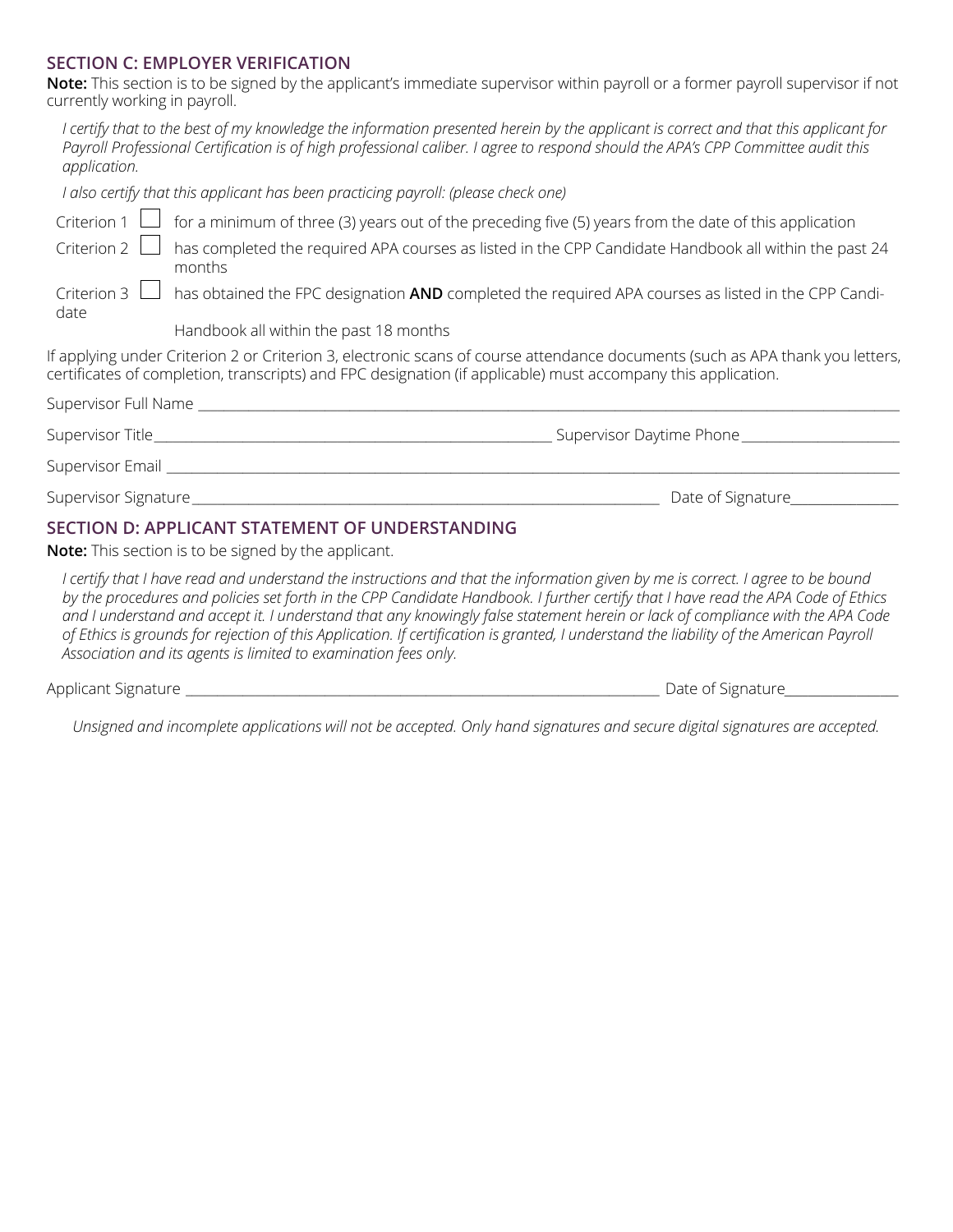# **Who stands out in a crowd?** A member of the APA!

*Become 1 in a million with an American Payroll Association membership.*

*APA members receive:*

#### EDUCATION

Member discounts on all payroll training classes, conferences, webinars, web-based programs, online training, and all APA publications

#### SUPPORT

Network with members through local chapters, special events, and social networking communities

#### RESOURCES

Industry publications and breaking payroll news and updates



JOIN NOW! [www.americanpayroll.org/signup](http://www.americanpayroll.org/members)